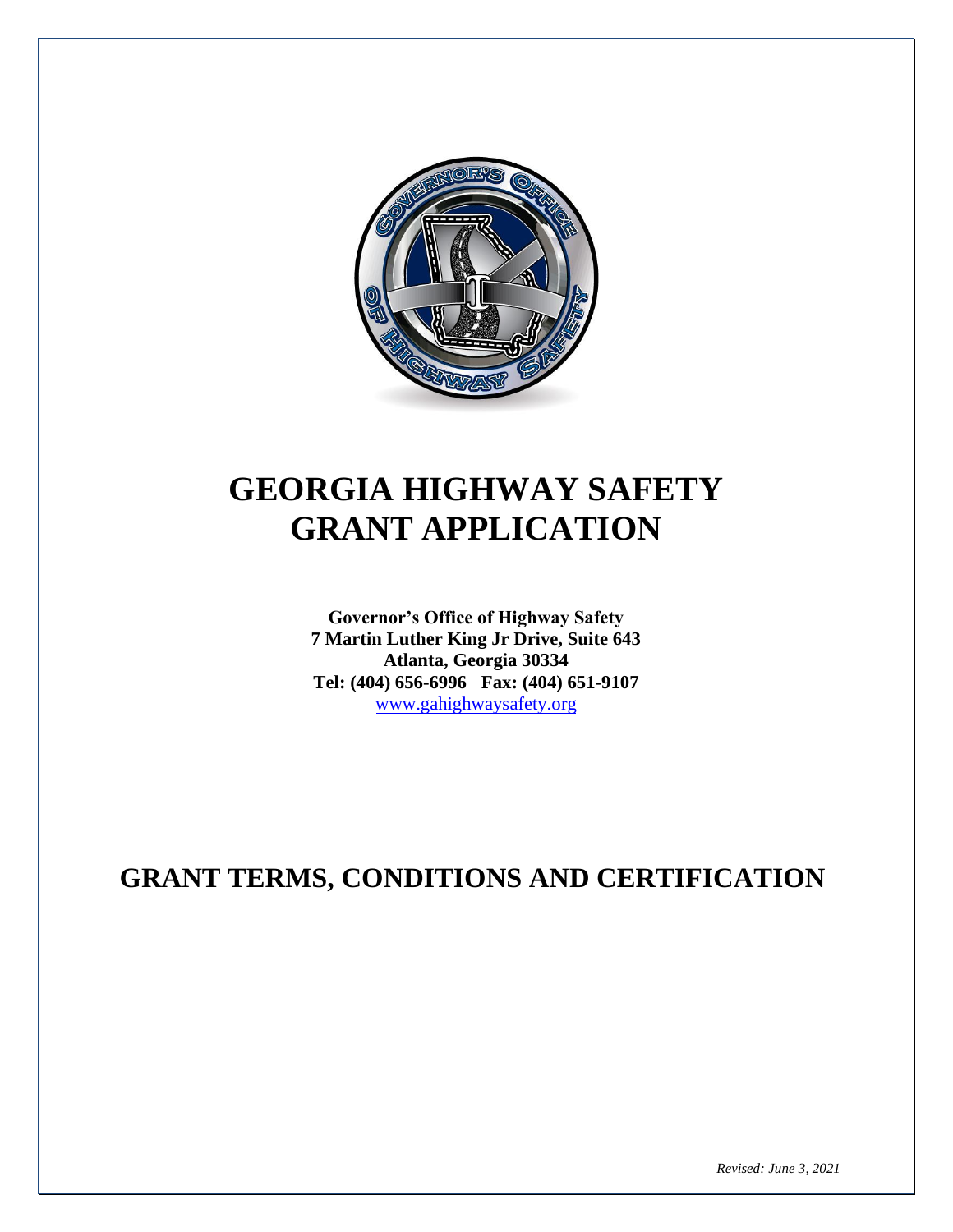### **GRANT TERMS AND CONDITIONS**

#### **1. AVAILABILITY OF FEDERAL FUNDS**

All grant awards are contingent upon the availability of federal funds.

#### **2. GENERAL REQUIREMENTS**

As a condition of each grant awarded, the State will use the grant funds in accordance with the specific statutory and regulatory requirements of that grant, and will comply with applicable laws, regulations, and financial and programmatic requirements for Federal grants, including but not limited to:

- ➢ 23 U.S.C Chapter 4 Highway Safety Act of 1966, as amended
- ➢ Sec. 1906, Pub. L.109-59, as amended by Sec. 4011, Pub. L. 114-94
- ➢ 23 CFR part 1300 Uniform Procedures for State Highway Safety Grant Programs
- $\geq 2$  CFR part 200 Uniform Administrative Requirements, Costs Principles, and Audit Requirements for Federal Awards
- $\geq$  2 CFR part 1201 Department of Transportation, Uniform Administrative Requirements, Cost Principles, and Audit Requirements for Federal Awards

#### **3. FINANCIAL MANAGEMENT SYSTEMS**

Financial management systems shall provide for accurate, current, and complete disclosure of financial results for each grant program. These systems must also provide records that identify the application of grant funds; effective control and accountability for all funds and property; comparisons of actual outlays with budgeted amounts; and a systematic method to assure timely and appropriate resolution of audit findings and recommendations.

#### **4. OBLIGATION OF FUNDS**

Grant funds may not, without advance written approval by the GOHS, be obligated prior to the effective date or subsequent to the termination date of the grant period. No obligations are allowed after the end of the grant period. The due date for the final claim will be announced by GOHS in the grant closeout letter, generally sent to the sub-recipient during the month of August.

#### **5. ACCOUNTING RECORDS/SOURCE DOCUMENTATION**

The sub-recipient must maintain an accounting system, which identifies and separates the source and application of all funds provided for the grant's activities. The system must record and summarize financial transactions in a manner sufficient to permit the required reports to be prepared from them. These financial transactions should be recorded in books of original entry (cash receipts and disbursement journals) and summarized through the use of ledgers, which identify the financial results of the grant's activities. All transactions should be adequately documented and identified in the accounting records in order that they can be traced from the original source documents to the accounting records and then to the monthly claim for reimbursement submitted to GOHS.

The sub-recipient must support accounting records with source documentation such as cancelled checks, paid bills, etc. When personnel services and/or activity hours are funded as part of the grant, the agency shall maintain the following additional documentation:

- ➢ payroll records;
- $\triangleright$  time distribution and attendance records for individual employees;
- ➢ salaries and wages of employees, chargeable to more than one project or cost;
- ➢ appropriate time distribution records showing time allocated to each function.

Documentation for matching funds must also meet the criteria above.

#### *Support of salaries, wages, and activity hours*

Where sub-recipient employees are expected to work solely on a single Federal Award or cost objective, charges for their salaries, wages, and/or activity hours must be supported by semi-annual certification. This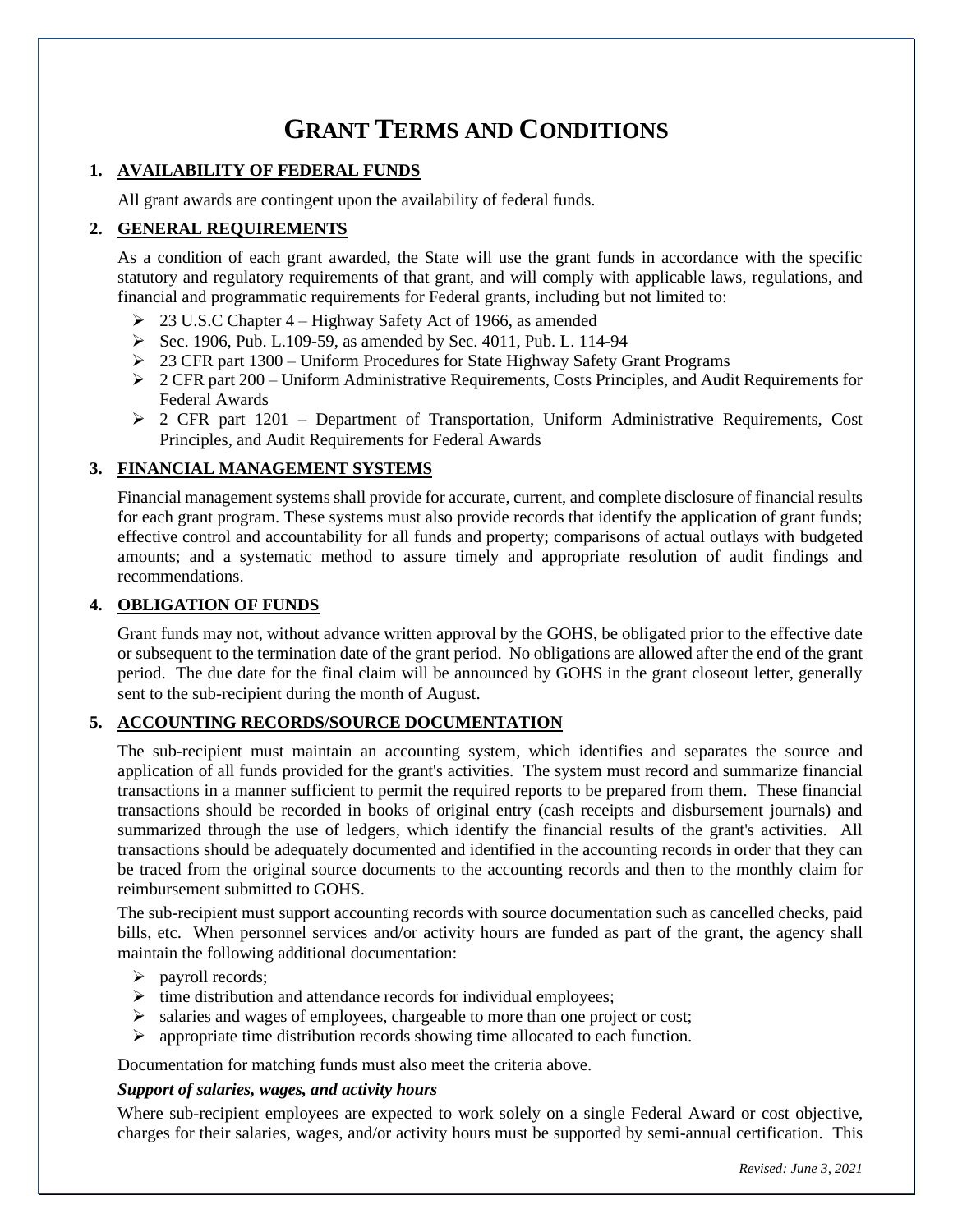document verifies that the employee worked solely on that program for the period covered by the certification and/or activity hours submitted through the reporting process. The certification periods cover October – March and April – September. Sub-recipients with personnel service costs (does not include enforcement/activity hours) within their budget must complete and submit the Semi-Annual Certification Form provided by their assigned GOHS Grant Manager no later than thirty (30) days after the close of each period. The form must be signed by the employee or their supervisory official having firsthand knowledge of the work performed by the employee.

#### **6. COSTS**

#### **a. ALLOWABLE COSTS**

Payment for costs incurred shall be on a reimbursable basis. An advance of funding is not allowable for Highway Safety activities. Cost incurred means the grant must have established a liability for payment.

Items must meet all of the following criteria to be an admissible cost for reimbursement of an approved highway safety grant:

All items must:

- $\triangleright$  be an item or service approved in the grant.
- ➢ represent an actual expenditure and be chargeable to the grant.
- $\triangleright$  be incurred on or after the authorized effective date of the grant and on or before the ending date of the grant period.
- $\triangleright$  be necessary for proper and efficient administration of the project and be allocated to the activities in the grant
- $\triangleright$  be reasonable when compared to unit value.
- $\triangleright$  be reduced by all applicable credits.
- $\triangleright$  be in the pro-rata share of the approved project (when allowable costs are to be allocated or pro-rated to a project, an allocation or pro-ration worksheet must be prepared and retained by the agency for audit).
- ➢ be permissible under federal, state, and local laws, regulations, and practices.
- $\triangleright$  not result in a profit or other increment to the sub-recipient unless the profit is used to advance the project within the grant limits.
- ➢ not be allocated to, or included, as a cost of any other federally financed program.

#### **b. UNALLOWABLE COSTS**

- $\triangleright$  Promotional/Incentive type items
- $\triangleright$  Compensation for time spent in court.
- $\triangleright$  Compensation for overtime paid at one and a half times pay unless the following conditions are met:
	- 1) Payments for overtime, which are clearly defined, and separately delineated in the grant application, exhibited as a separate cost category in the budget pages of the grant application, *and pre-approved by GOHS.*
	- 2) A plan for overtime payment, including the existing departmental or agency overtime policy for non-project personnel, must be submitted for review and approval by GOHS prior to expense being incurred.
- $\triangleright$  Employee's salary while pursuing training nor to pay the salary of the employee's replacement, except where the employee's salary is supported with federal funds under an approved GOHS project.

Contact your GOHS Grant Manager if there are any questions or concerns regarding allowable or unallowable costs.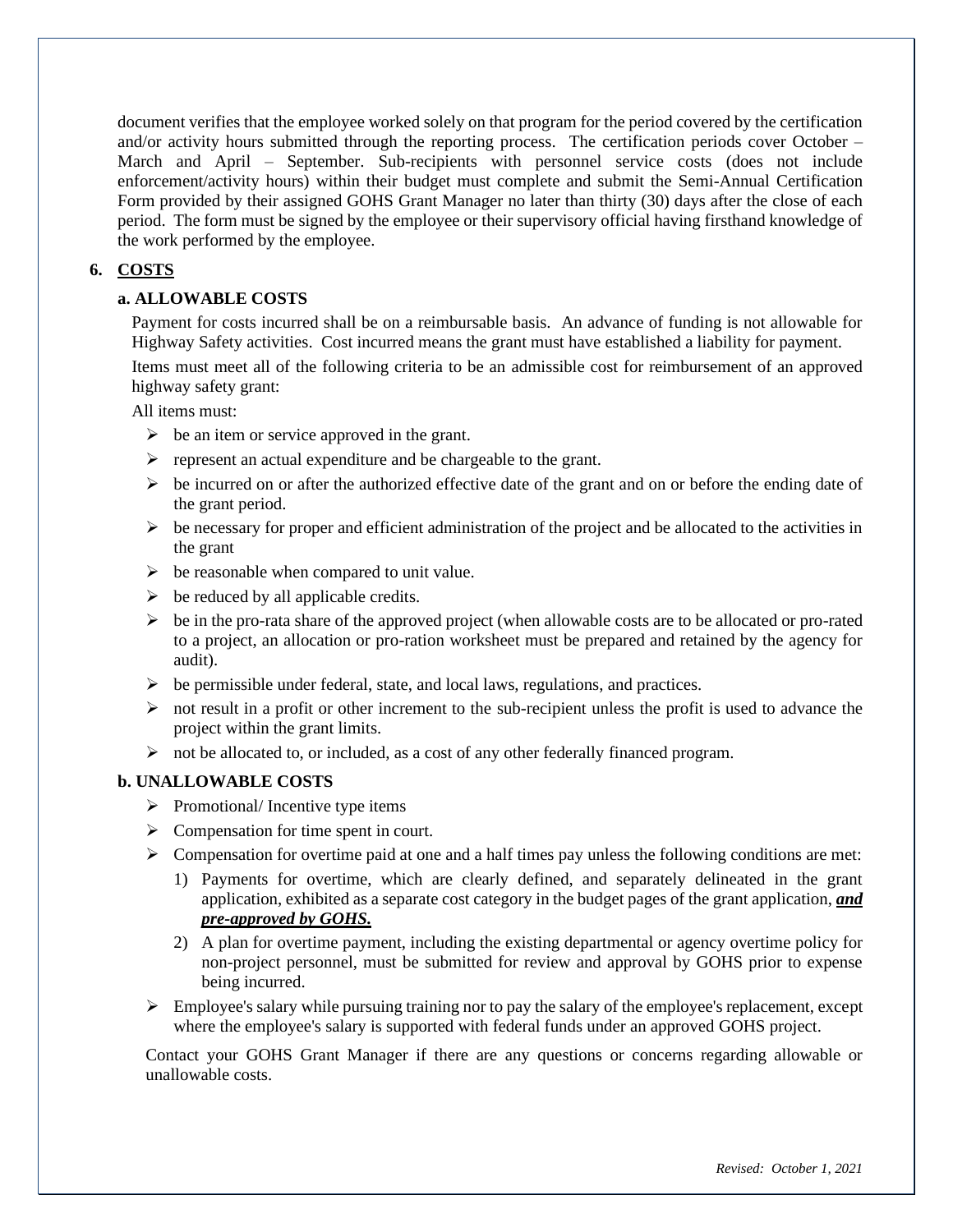#### **7. EDUCATION AND TRAINING**

Development costs associated with new training curriculums and materials are allowable if they will not duplicate materials already developed for similar purposes by DOT/NHTSA/FHWA or by other states and are approved by the NHTSA/FHWA Regional Administrator. This does not preclude modifications of present material necessary to meet particular state and local instructional needs.

In order for the cost of training to be approved for funding in the grant, the following criteria apply:

- $\triangleright$  All personnel to receive training must currently be working in an area dealing with the highway safety grant or project.
- $\triangleright$  The person(s) receiving the training will be used in a highway safety area or project for a reasonable period of time after receiving the training.
- $\triangleright$  The training requested must be critical to the operation of the highway safety grant/project.

#### **8. PROGRAM INCOME**

Program income means gross income earned by the sub-recipient from grant-supported activities. Program income may include but is not limited to revenue from service fees, sale of commodities acquired with federal funds, use of rental fees for property acquired with federal funds and royalties on patents and copyrights.

Income generated from a highway safety funded grant must be utilized in operation of the project, to defray on-going expenses during the grant period and should be credited against expenses claimed. Documentation shall be maintained for any such income. Agencies no longer receiving highway safety financial assistance but generating income from previously supported activities are encouraged to use the income to support continuation of the highway safety activity.

Proceeds from the sale of equipment will be handled in accordance with the requirements outlined in this chapter's Property Management Section and reported using the Property Management Form.

#### **9. CASH MANAGEMENT**

Cash drawdowns will be initiated only when actually needed for disbursement (i.e., as close as possible to the time of making disbursements). Cash disbursements and balances will be reported in a timely manner as required by 2 CFR 200.302.

For sub-recipients, grantees must establish reasonable procedures to ensure the receipt of reports on subgrantees' cash balances and cash disbursements in sufficient time to enable them to prepare complete and accurate cash transactions reports to the awarding agency. Grantees must monitor cash drawdowns by their subgrantees to assure that they conform substantially to the same standards of timing and amount as apply to advances to the grantees. 2 CFR 200.302.

Failure to adhere to these provisions may result in the termination of drawdown privileges.

#### **10. REIMBURSEMENT/PAYMENT**

#### **Automated Clearing House (ACH)**

Effective January 1, 2012, sub-recipients are highly encouraged to receive their reimbursement payment electronically. Upon receipt of GOHS award letter, sub-recipient must complete and submit the Vendor Management Form (VMF). Reimbursement could be delayed if sub-recipient fails to submit the VMF.

#### **Sub-recipient's Reimbursement Checks**

Sub-recipients approved by GOHS to receive a reimbursement check must agree to cash the check within 60 days from the date listed on the face of the check. Sub-recipient understands that the holding of reimbursement checks may result in payment being cancelled by GOHS.

#### **11. LAW ENFORCEMENT AGENCIES ONLY**

In the case of grants involving traffic law enforcement activities, sub-recipient will ensure the completion of the Georgia Uniform Motor Vehicle Accident Report form for all crashes occurring within their jurisdiction. Sub-recipient will further ensure that said report is forwarded to the Georgia Department of Transportation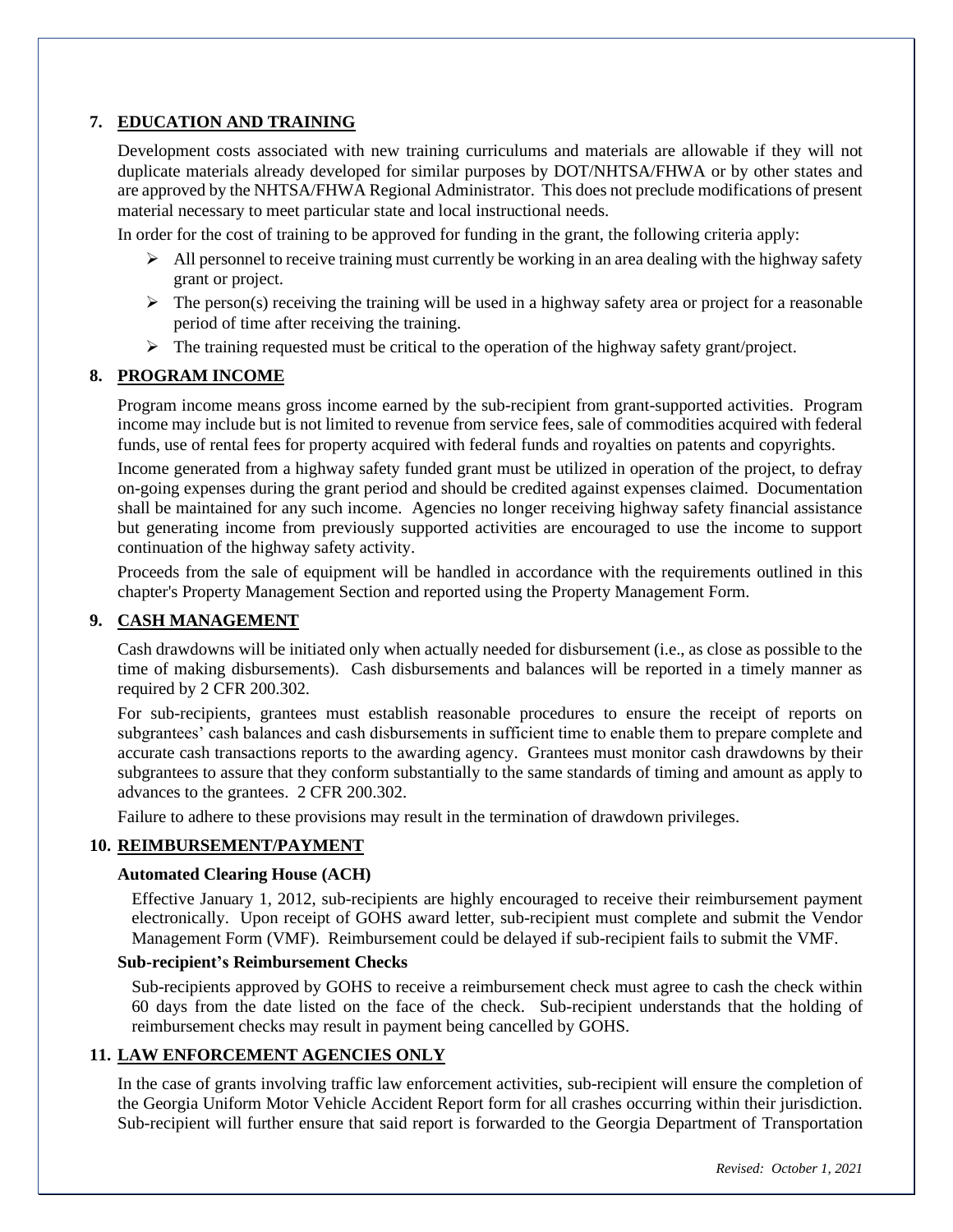within 14 days of the end of the month in which the crash occurred.

#### **Electronic Crash Reporting and Citation Systems**

GOHS strongly encourages all law enforcement agencies to implement/participate in the electronic crash report and citation systems, which provide for reporting local crash and citation data electronically. Subrecipient's participation here provides for better data analysis.

#### **12. EQUIPMENT**

Equipment acquired under this agreement for use in highway safety program areas shall be used and kept in operation for highway safety purposes by the sub-recipient; or the State, by formal agreement with appropriate officials of a political subdivision or State agency, shall cause such equipment to be used and kept in operation for highway safety purpose 2 CFR 200.313.

GOHS retains the right to reclaim any equipment item purchased with federal highway safety funds provided through this grant. This right is established when any one of the following applies:

- a. The equipment item is not being used for the purposes for which it is purchased.
- b. The sub-recipient can no longer perform established objectives detailed in the grant;
- c. If the sub-recipient fails to comply with State and Federal laws or policies that govern the terms and conditions of this grant.

The equipment shall be delivered and/or made available to GOHS within thirty (30) days after GOHS's written request.

#### **13. GENERAL COSTS OF GOVERNMENT (Supplanting)**

The sub-recipient shall not use grantor funds to supplant state or local funds or other resources that would otherwise have been made available for this program. Further, if a position created by a grant is filled from within, the vacancy created by this action must be filled. Costs for personnel and/or activity hours can only be reimbursed for the time spent directly on the project.

The replacement of routine and/or existing state or local expenditures with the use of federal grant funds for costs of activities that constitute general expenses required to carry out the overall responsibilities of a state or local agency is considered to be General Cost of Government and is not allowable. Failure to comply with this requirement could result in the following actions:

- ➢ Refund to GOHS its portion of compensation (salary/fringe benefits/activity hours) previously received.
- $\triangleright$  Termination of the federally funded grant.

If a grant employed person is unable to fulfill his or her duties for more than 12 consecutive weeks (FMLA), the sub-recipient is expected to replace that employee. Contact your assigned GOHS Grant Manager for additional instructions.

**NOTE:** See also Grant Terms and Conditions #55 below

#### **14. PROJECT IMPLEMENTION**

The sub-recipient agrees to implement this project within 90 days following the grant award effective date or be subject to automatic cancellation of the grant. Evidence of project implementation must be detailed in the first progress report and claim submission.

#### **a. eGOHS Plus Login Process**

Active sub-recipients utilizing eGOHS Plus are required to login at least once per grant year. This includes the Agency's Authorized Official (AO), the Agency Administrator (AA), and the Agency Staff (AS). If the AO, AA, or AS fail to login to eGOHS Plus within 12 consecutive months, their login status will become deactivated and will require the eGOHS Plus System Administrator to reactivate their status.

#### **b. GOHS Certification Page**

Sub-recipient must inform GOHS **immediately** when changes occur within the Agency's Authorized Official (AO), the Agency Administrator (AA), or the Agency Staff (AS). Sub-recipient agrees to submit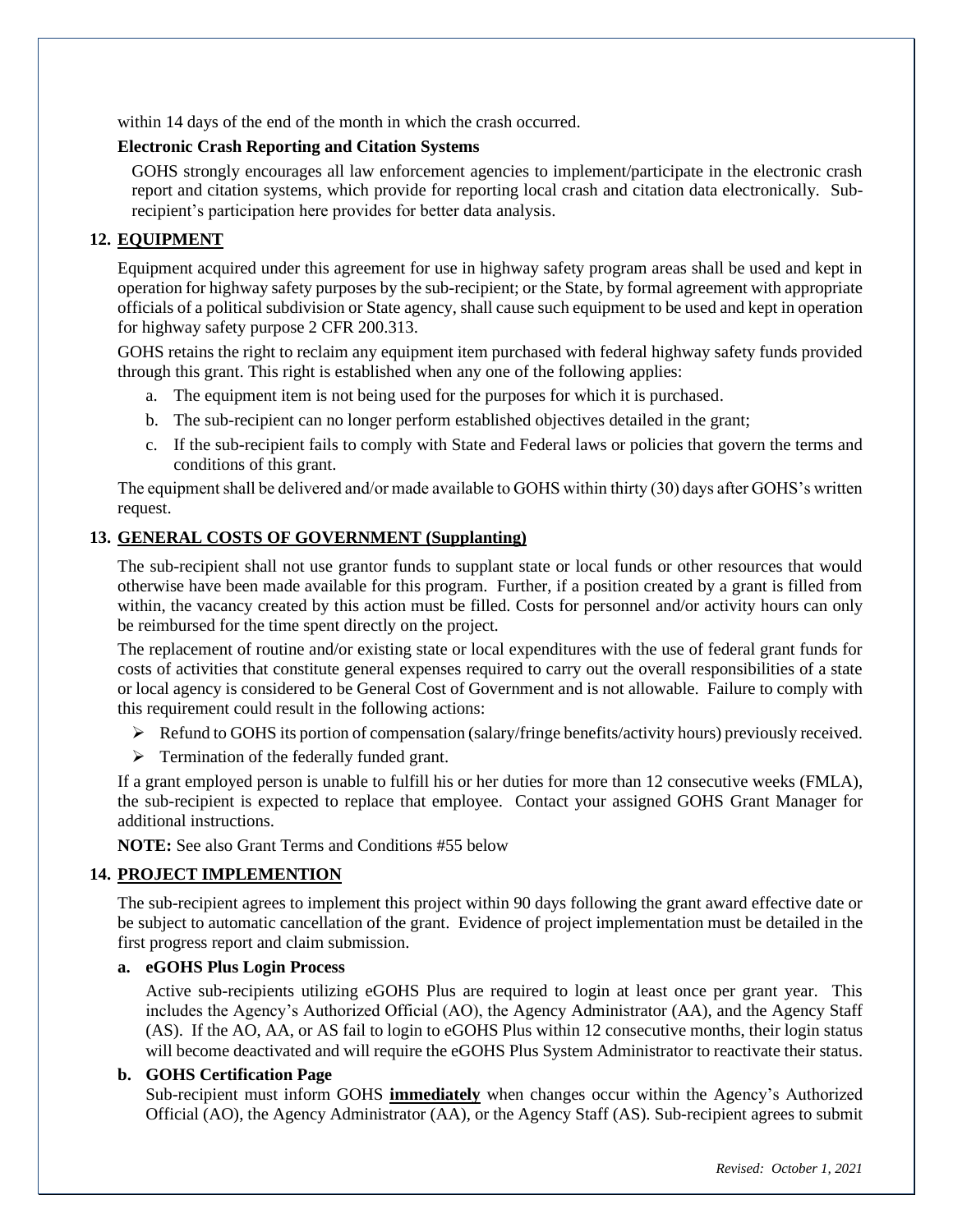a new GOHS Certification page signed by the AO, AA, and AS in blue ink. The new form must be submitted to the assigned GOHS Grant Manager no later than five (5) days after the change has been made in eGOHS Plus.

#### **15. MODIFICATIONS/BUDGET AND PROGRAM**

If after the implementation date of a project, it becomes necessary to make budget revisions, programmatic changes or schedule modifications, the sub-recipient should detail the modification necessary and the justification for the change. Written modifications are necessary for all budget changes, time extensions beyond the approved ending date and for any major deviations from project goals and objectives. The request for the modification must be submitted within eGOHS Plus by the sub-recipient and approved by GOHS prior to any purchases or changes within the project. The modification is not approved until the sub-recipient receives approval notice through eGOHS Plus. Contact your assigned GOHS Grant Manager for specific instructions to request modifications.

#### **16. MONITORING AND REPORTING PROGRAM PERFORMANCE**

Sub-recipient shall constantly monitor the performance of grant activities to ensure that time schedules and other performance goals are being achieved. Actual progress toward established goals and objectives shall be compared monthly and reasons for not meeting objectives shall be reported. A Final Report must be completed and submitted in eGOHS Plus after the project ends. All sub-recipients will be notified of the due date before the project ends.

Grant monitoring by GOHS personnel will be begin soon after the effective date of the grant and periodically thereafter for the duration of the project. Monitoring visits may review, in detail, the progress of the project, record keeping and support documents, accountability of equipment, budget, time frames, and ensure monies obligated are spent in accordance with the grant agreement.

#### **17. PROCUREMENT STANDARDS**

Sub-recipients will follow the same policies and procedures it used for procurement covered by their nongrant funds. These procedures must be written and should reflect applicable state and local laws and regulations. The sub-recipient's procurement system will provide for maximum open and free competition concerning its procurement transactions.

Sub-recipient will maintain a written code of conduct governing the performance of their employees engaged in the award and administration of contracts and bids. No employee, officer or agent of the sub-recipient shall participate in selection, or in the award or administration of a contract or bid supported by Federal funds if a conflict of interest, real or apparent, would be involved.

Sub-recipient procedures will provide for review of proposed procurement to avoid purchase of unnecessary or duplicate items. Whenever possible, the sub-recipient should enter into state and local intergovernmental agreements for the procurement of common goods.

The sub-recipient will maintain records sufficient to detail the significant history of the purchase.

Equipment items with a unit cost of \$5,000.00 or more must have prior written approval from NHTSA through GOHS before being purchased.

#### **18. REPORTS**

The sub-recipient shall submit, at such times and in such forms as may be prescribed, such reports as the Governor's Office of Highway Safety (GOHS) may reasonably require, including monthly financial reports, progress reports, final financial reports and evaluations reports. A Final Report must be completed and submitted in eGOHS Plus after the project ends. All sub-recipients will be notified of the due date before the project ends.

Monthly programmatic/activity reports and claims are due to GOHS by the  $20<sup>th</sup>$  of the following month in which services are provided. (Example: October's Reports are due in eGOHS Plus on or before November  $20^{th}$ .)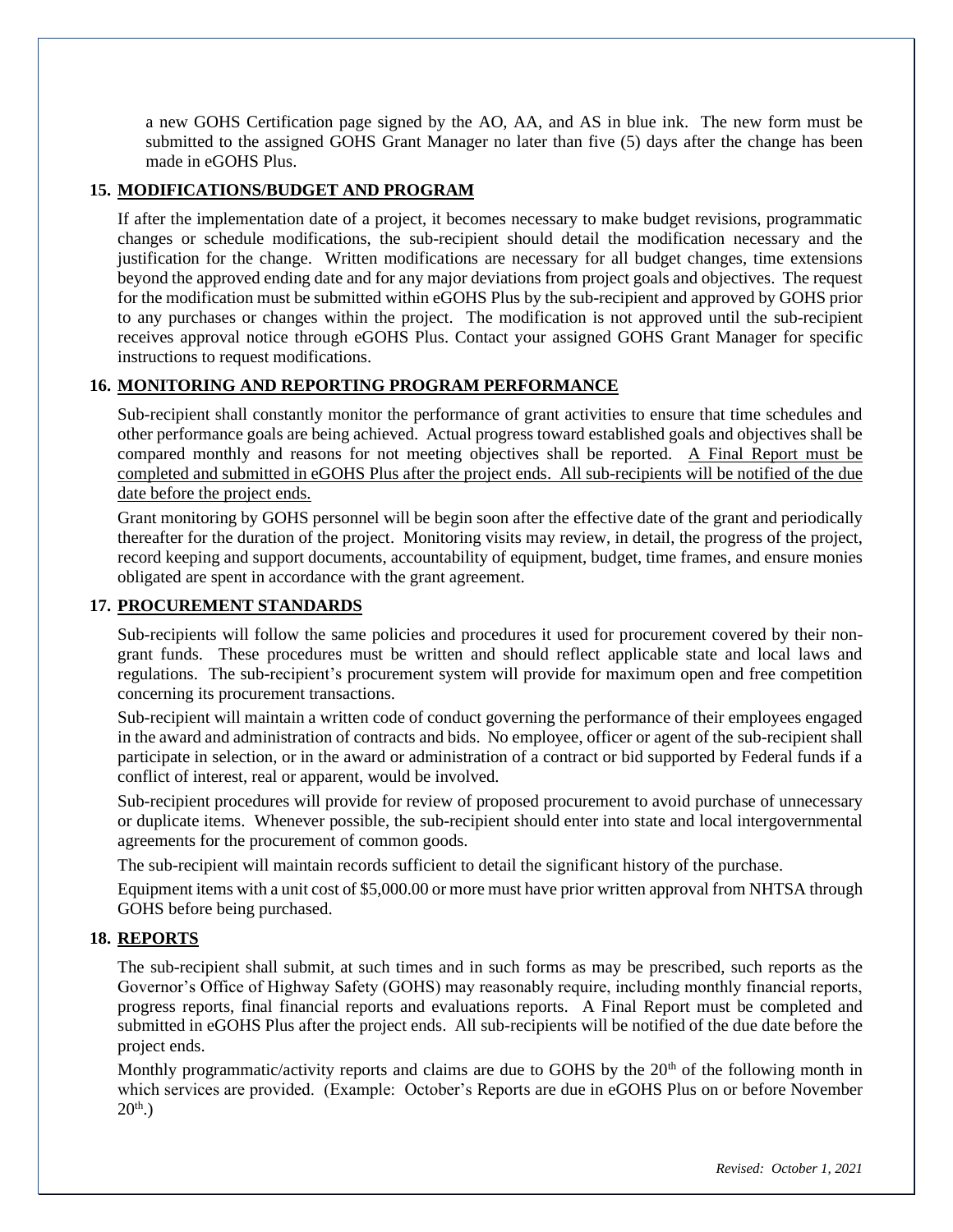Should GOHS choose to include sub-recipients in an evaluation to measure the effectiveness of a grant program, the agency agrees to cooperate fully with the evaluation and provide information related to the grant.

The Georgia Electronic Records and Signatures Act (O.C.G.A. § 10-12-1 et. seq.) recognizes the legal validity of transactions carried out electronically and permits the recording and retention of information and documents in electronic form. It goes further to define the term "electronic record" as information created, transmitted, received, or stored by electronic means and retrievable in human perceivable form. Compliance with this act will allow the Governor's Office of Highway Safety to receive and process monthly financial claims based on the electronic submission of the claim forms through our eGOHS Plus program. The Authorized parties that submit the claims electronically are in effect signing to the validity of these expenditures in lieu of submitting a signed form. A signed form is still an acceptable method of submitting a claim but is no longer required as stated in this Code Section.

The integrity of the eGOHS Plus adopted and established by GOHS personnel has become intrinsic in the ability to manage grants as effectively and efficiently as possible. Effective October 1, 2007 GOHS authorized payments based on the electronic submission of claims and no longer require a hard copy with original signatures from the sub-recipient.

#### **19. PROPERTY MANAGEMENT**

Non-expendable tangible personal property acquired by the sub-recipient wholly or in part with federal funds, will have title vested in the sub-recipient subject to the following management requirements and restrictions on use and disposition of the property:

- A. **Insurance** Sub-recipients are required to carry full coverage on any motor vehicle purchased with grant funds as long as GOHS retains an interest in the vehicle.
- B. The sub-recipient shall retain the property as long as it is used and there is a need for it to accomplish the purpose of the grant program, whether or not the program continues to be assisted by federal funds. **(NOTE: If GOHS terminates a grant for cause prior to the end of the project period, disposition instructions for equipment will be issued within 30 calendar days after the end of the federal support of the project for which it was acquired.)** Procedures for sub-recipient to manage the equipment until disposition takes place will, at a minimum, meet the following requirements:
	- 1. Property records must be maintained, including a description of the property, a serial number or other identification numbers, title holder, the acquisition date, cost of the property, percentage of federal participation in the cost of the property, the location, use and condition of the property.
	- 2. A physical inventory of the property must be taken, and the results reconciled with the property records at least once every two years.
	- 3. A control system must be developed to ensure safeguards against loss, damage, or theft of the property. Any loss, damage or theft shall be investigated and reported to GOHS within 30 days.
	- 4. Adequate maintenance procedures must be developed to keep the property in good condition.
- C. For lost, stolen, or destroyed equipment that had a purchase price of \$5,000 or more OR when original or replacement equipment acquired under a grant is no longer needed for the original project, or for other activities currently or previously supported by a federal agency, **disposition of the equipment** will be made as follows:
	- 1. Sub-recipient must submit to the GOHS Grant Manager a written request & GOHS Form 301 detailing their reason(s) to dispose of the equipment.
	- 2. Upon receipt of the written request, GOHS Grant Manager will investigate and review the request with GOHS Director/Deputy Director. Upon their approval, a letter will be sent to NHTSA requesting approval to dispose of the equipment.
	- 3. Once the disposition has been determined by NHTSA, the sub recipient (Authorized Official, Agency Administrator, and Agency Staff) will be notified of the decision which will include instructions on how to proceed.
	- 4. Finance Director tags disposal of equipment in GOHS inventory.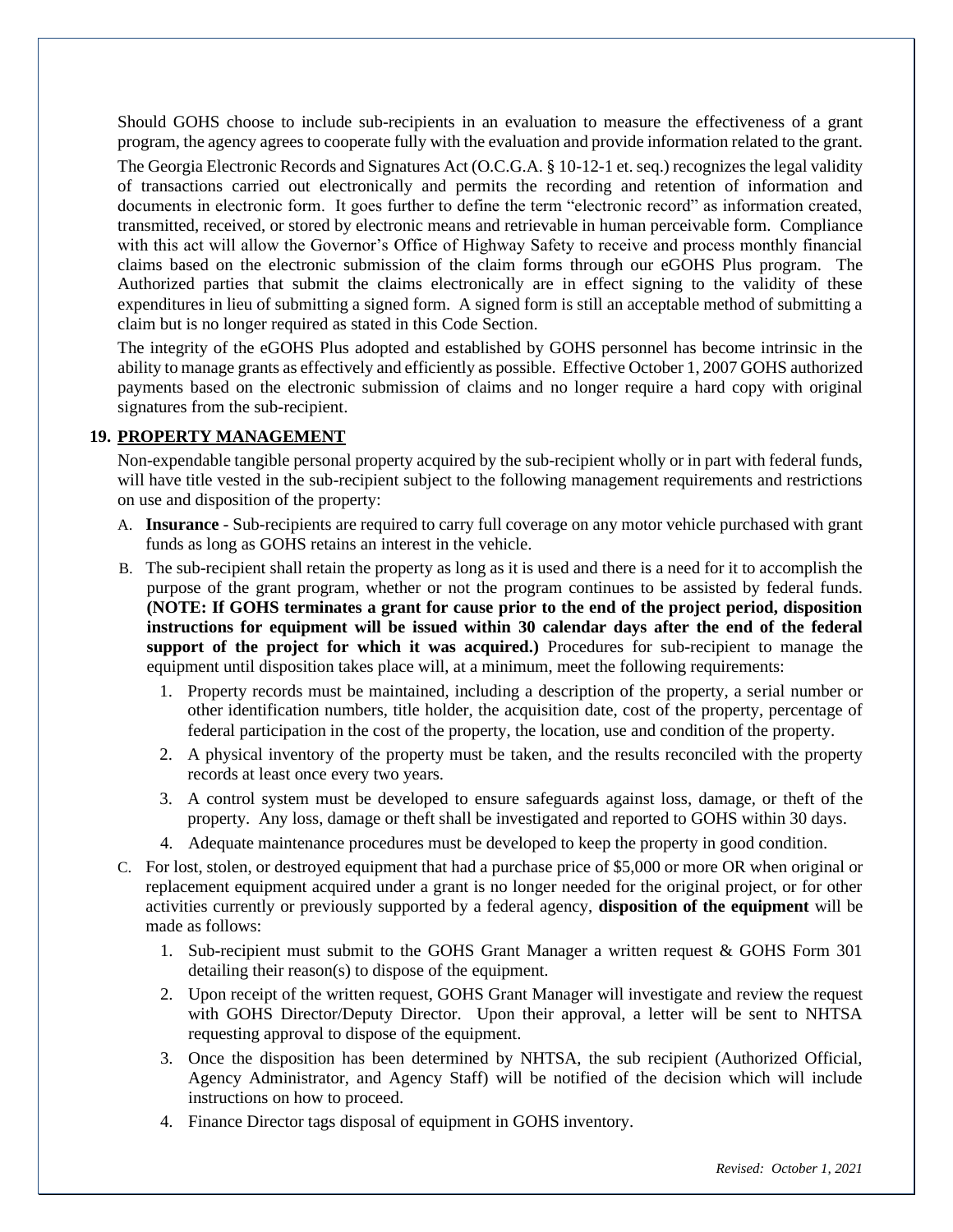#### **20. PUBLIC INFORMATION AND EDUCATION**

Projects receiving GOHS funding will be reviewed to determine if a Public Information and Education (PI&E) task needs to be an integral part of the effort. Where applicable, the GOHS staff will assist in the development and coordination of any public information activities.

Public Information and Education activities shall be included in monthly activity reports and the final reports. Copies of PI&E materials should be included as an attachment to these reports.

To be eligible for reimbursement, expenditures of funds for public information activities must have prior approval of GOHS. All public information material should recognize the support of GOHS, National Highway Traffic Safety Administration and/or Federal Highway Administration as applicable.

Any television public service announcement that is produced or funded in whole or in part by any agency or instrumentality of Federal Government shall include closed captioning of the verbal content of such announcement.

Federal highway safety funds cannot be used to pay the costs of advertising space or time unless special written permission has been granted by GOHS. GOHS may also seek approval from The National Highway Traffic Safety Administration.

#### **21. PRODUCED MATERIALS/ ITEMS**

Materials/items produced as part of the grant shall indicate that the project is sponsored by the Governor's Office of Highway Safety. All public awareness/education materials/items developed as a part of a highway safety grant are to be submitted in draft to GOHS for written approval prior to the final production and/or distribution. Prior to submission of the request for payment of such material/item, the sub-recipient shall submit to GOHS all materials/items produced as part of the grant.

#### **22. OBSERVANCE OF NATIONAL SAFETY WEEKS**

All sub-recipients shall assist the Governor's Office of Highway Safety in promoting the observance of "National Child Passenger Safety Week" (September); "Click It or Ticket" (May and November); "Drive Sober or Get Pulled Over" (Operation Zero Tolerance) (July, September, and December) and "100 Days of Summer H.E.A.T." (Summer Months) as requested.

#### **23. SELF-SUFFICIENCY ASSURANCE**

State and local agencies must demonstrate the willingness and the ability to assume the costs of continuing activities after highway safety funding assistance has been terminated. The level of activity on continuation projects should extend to a point in the future substantially beyond the project expiration date. There should not be a significant reduction of the level or thrust of the effort.

#### **24. SUBCONTRACTS**

If a sub-recipient needs to obtain a contract to perform certain phases of the work outlined in the approved grant, a subcontract may be initiated. GOHS must give written approval of the subcontract prior to its execution. The subcontract must cover the work to be accomplished by the subcontractor as approved within the applicable grant application. All costs associated with contractual services must meet the same requirements for reimbursement as those for the sub-recipient.

#### **25. TRAVEL**

Travel costs must be directly related to work under the highway safety grant or incurred in the normal course of administering the grant. Reimbursement should be consistent with those costs normally allowed by the sub-recipient agency in its regular operations.

Should a sub-recipient not have a specific written travel reimbursement policy, the State of Georgia Travel Regulations should be used. Travel costs are only reimbursed for those funded by the grant unless prior written approval is obtained from GOHS.

Out-of-state travel must be approved by GOHS *prior* to making travel arrangements. Travel arrangements include conference registrations, flights, hotel, etc. The sub-recipient must have funds available in their grant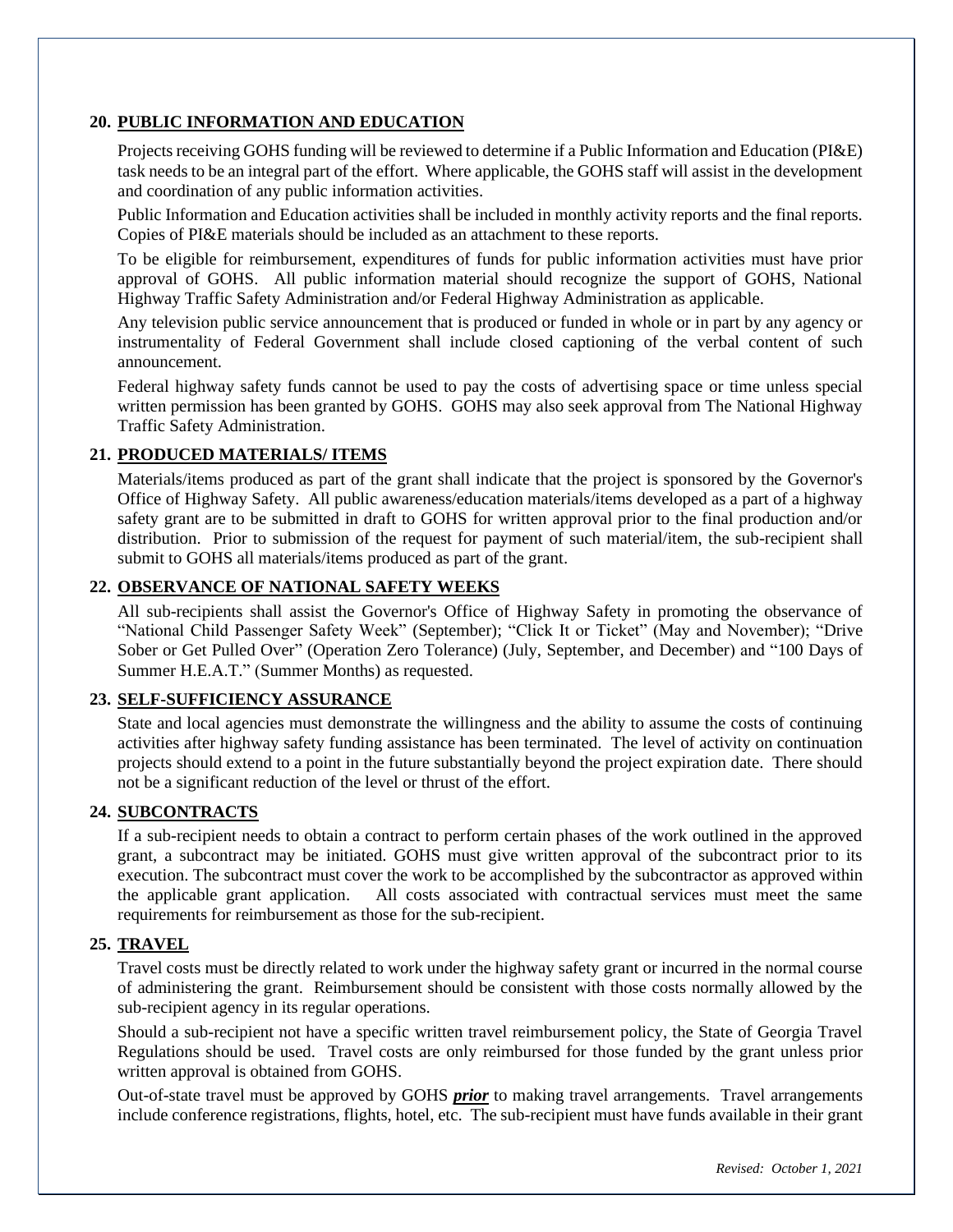to cover the expenses. If a budget revision is necessary to cover expenses, the revision must be approved prior to commencement of travel. All requests for out-of-state travel must be submitted in eGOHS Plus on the Travel Authorization Form. Please provide GOHS at least one month to grant approval. Unforeseen travel expenses may be reimbursed with the GOHS Director's (or designee) approval.

On some occasions, GOHS may hold workshops, conferences, etc. and directly pay the associated travel costs of attendees. Sub-recipients must maintain these costs separate from their regular grant record to prevent confusion during an audit or review.

#### **26. PERFORMANCE**

This grant may be terminated, or fund payments discontinued by GOHS where it finds a substantial failure to comply with the provisions governing these funds or regulations promulgated, including those grant conditions or other obligations established by GOHS. In the event the sub-recipient fails to perform the services described herein, and has previously received financial assistance from GOHS, the sub-recipient shall reimburse GOHS the full amount of the payments made.

However, if the services described herein are partially performed, and the sub-recipient has previously received financial assistance, the sub-recipient shall proportionally reimburse GOHS for payments made. This grant agreement may also be terminated due to non-availability of funds.

#### **27. GRANT CLOSEOUT PROCEDURES**

Upon completion of the grant, settlements of adjustment and payments shall be made after final claims for reimbursement and final program reports are received. Grants may be suspended, payments may be withheld, or sub-recipients may be prohibited from incurring additional expenses, if a sub-recipient has failed to comply with the stipulations, standards or conditions of the grant awarded.

GOHS may terminate any grant, in part or in whole at any time before the completion of the grant, whenever it is determined that the sub-recipient has failed to comply with the conditions of the grant. Also, a grant may be terminated when both parties agree that continuation of the grant would not produce beneficial results. Provisions for project termination are further detailed in the grant agreement and should be reviewed prior to approval.

All grant funded purchases must be requested, purchased, invoiced, and delivered prior to September 30.

#### **28. APPLICABLE FEDERAL REGULATIONS:**

Sub-recipients must comply with all applicable federal and state laws and requirements including:

- $\geq 2$  CFR part 225 Cost Principles for State, Local and Indian Tribal Government
- ➢ 2 CFR Part 220 Cost Principals for Educational Institutions
- $\geq$  2 CFR 200.500 Audit of State and Local Governments, Non-Profit Organizations
- ➢ 2 CFR part 230 Cost Principles for Non-profit Organizations

#### **29. APPLICABLE STATE REGULATIONS:**

➢ O.C.G.A. § 10-12-1 (Electronic Signatures)

#### **Note:State of Georgia: https://law.justia.com/codes/georgia/2010/title-10/chapter-12/**

#### **30. AUDIT REQUIREMENTS**

Sub-recipient agrees to comply with the following audit requirements:

Non-Federal entities that expend \$750,000 or more in a year in Federal awards shall have a single or programspecific audit conducted for that year in accordance with the provisions 2 CFR part 200, subpart F.

An entity includes not only the sub-recipient, but also the entire jurisdiction. As an example, if your agency were a city police department the entity would encompass the entire city. If your agency were a county agency, the entity would encompass the entire county. Therefore, to determine if your agency falls within the requirements to submit an audit, the federal funds for the entire city, county, etc. must be considered, not just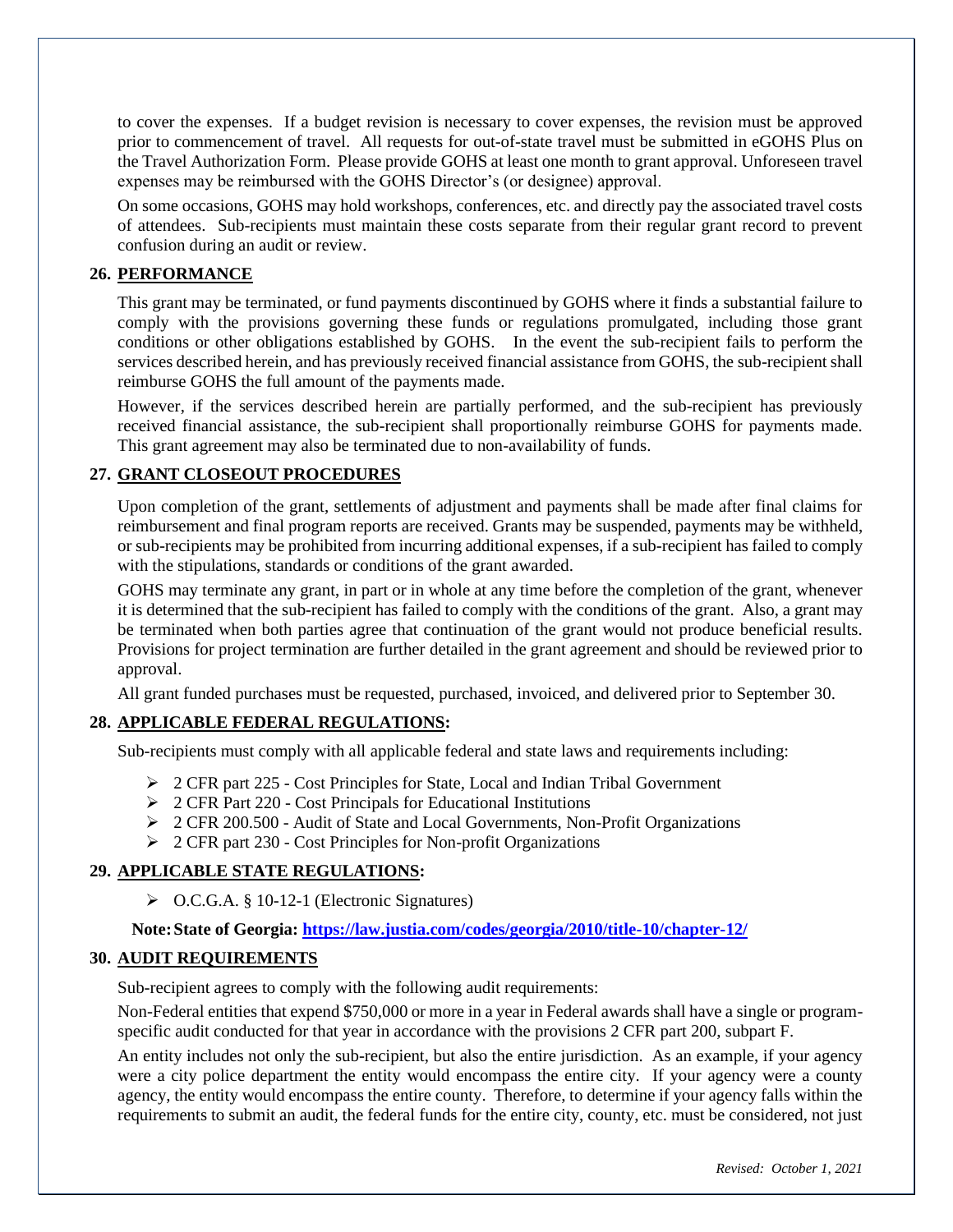the funds expended in your grant.

The audit requirements are established to determine whether (a) financial operations are conducted properly, (b) the financial statements are presented fairly, (c) the organization has complied with laws and regulations affecting the expenditure of federal funds, (d) internal procedures have been established to meet the objectives of federally assisted programs, and (e) financial reports to the Federal Government contain accurate and reliable information. In an organization wide audit, GOHS funds must be clearly identified using the applicable Catalog of Federal Domestic Assistance (CFDA) number or the Assistance Listing Number.

Audits shall be carried out in accordance with generally accepted auditing standards as adopted by the American Institute of Certified Public Accountants Guidelines for the Audit of State and Local Governments, as well as the booklet "Standards for Audit of Governmental Organizations, Programs, Activities and Functions," by the Comptroller General of the United States and 2 CFR part 200, subpart F.

The audit report must include as a minimum the following:

- ➢ Financial statements including a supplemental schedule covering federal funds expended during the audit period.
- $\triangleright$  A study and evaluation of the recipient's internal control system.
- ➢ A study and evaluation of the contracting agency's compliance with the laws and regulations for federally funded programs.
- $\triangleright$  A schedule of all questioned costs and incidents of noncompliance related to the federally funded project.

The sub-recipient's response to all findings and questioned costs, including corrective action taken or planned and the disposition of questioned costs, must accompany the audit report. This information must be sent to GOHS within 30 days of receipt of the audit report.

Failure to furnish an acceptable audit, as determined by the state and/or federal cognizant audit agency, may be a basis for denial and/or refund of federal funds. Federal funds determined to have been misspent are subject to refund or other resolution.

#### **31. ACCESS TO RECORDS**

The Governor's Office of Highway Safety, the Comptroller General of the United States, or any of their authorized representatives, shall have the right to access any pertinent books, documents, papers, equipment purchased with federal funds, and records of the sub-recipient or subcontractor for the purpose of making audits, examinations, excerpts and transcripts.

#### **32. COMPLIANCE WITH STATEWIDE REPORTING REQUIREMENTS**

The sub-recipient, as a condition of the grant, must comply with all state criminal justice reporting requirements mandated by law, or agency regulation. This includes but is not limited to the following Sections of the Official Code of Georgia Annotated.

- 24-3-17 Admissibility of certified copies of records of Department of Public Safety or Department of Driver Services or comparable agencies in other states; admissibility of computer transmitted records
- 40-6-278 The commissioner of transportation shall prescribe, by rule, uniform motor vehicle accident reports and reporting procedures that shall be used by all police officers, whether state, county, or municipal.
- 40-13-1 The commissioner of driver services shall develop a uniform traffic citation and complaint form for use by all law enforcement officers who are empowered to enforce the traffic laws and ordinances in effect in this state.
- 36-70-20 Service Delivery Strategy Act

#### **33. COURT PAY**

The Governor's Office of Highway Safety cannot reimburse expenditures for court pay. Section 24-10-27 of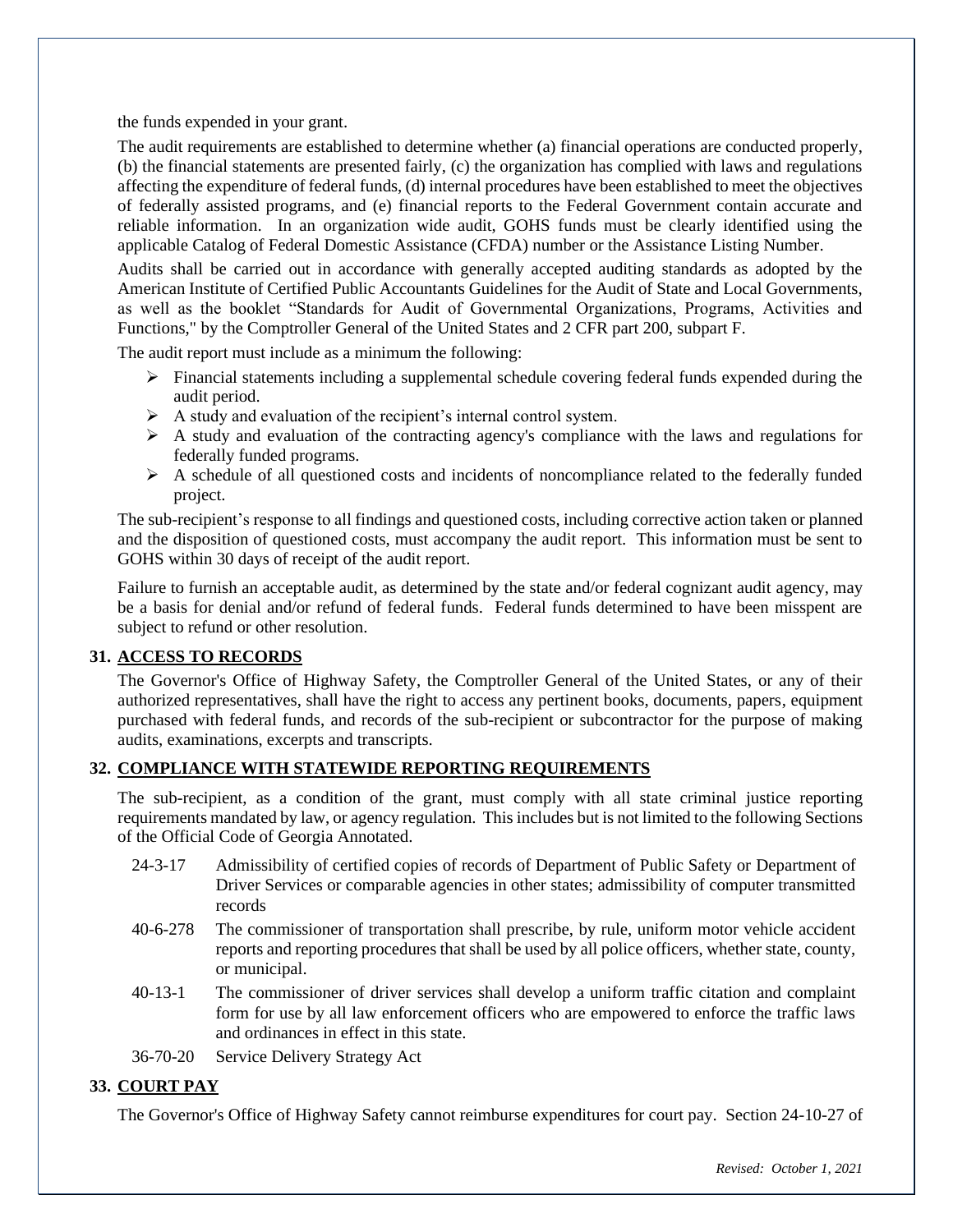the Official Code of Georgia Annotated, entitled witness fee for police officers, etc., indicates that expenditures for court pay to law enforcement officers shall be paid by the governing body authorized to disperse public funds for the operation of the court. Therefore, no federal funds can be utilized to supplant these local funds.

#### **34. NONDISCRIMINATION**

The State highway safety agency and subrecipients will comply with all Federal statutes and implementing regulations relating to nondiscrimination ("Federal Nondiscrimination Authorities"). These include but are not limited to:

- ➢ **Title VI of the Civil Rights Act of 1964** (42 U.S.C. 2000d *et seq.,* 78 stat. 252), (prohibits discrimination on the basis of race, color, national origin) and 49 CFR part 21;
- ➢ **The Uniform Relocation Assistance and Real Property Acquisition Policies Act of 1970**, (42 U.S.C. 4601), (prohibits unfair treatment of persons displaced or whose property has been acquired because of Federal or Federal-aid programs and projects);
- ➢ **Federal-Aid Highway Act of 1973**, (23 U.S.C. 324 *et seq.),* and **Title IX of the Education Amendments of 1972**, as amended (20 U.S.C. 1681-1683 and 1685-1686) (prohibit discrimination on the basis of sex);
- ➢ **Section 504 of the Rehabilitation Act of 1973**, (29 U.S.C. 794 *et seq.),* as amended, (prohibits discrimination on the basis of disability) and 49 CFR part 27;
- ➢ **The Age Discrimination Act of 1975**, as amended, (42 U.S.C. 6101 *et seq.),* (prohibits discrimination on the basis of age);
- ➢ **The Civil Rights Restoration Act of 1987**, (Pub. L. 100-209), (broadens scope, coverage and applicability of Title VI of the Civil Rights Act of 1964, The Age Discrimination Act of 1975 and Section 504 of the Rehabilitation Act of 1973, by expanding the definition of the terms "programs or activities" to include all of the programs or activities of the Federal aid recipients, subrecipients and contractors, whether such programs or activities are Federally funded or not);
- ➢ **Titles II and III of the Americans with Disabilities Act** (42 U.S.C. 12131-12189) (prohibits discrimination on the basis of disability in the operation of public entities, public and private transportation systems, places of public accommodation, and certain testing) and 49 CFR parts 37 and 38;
- ➢ **Executive Order 12898, Federal Actions to Address Environmental Justice in Minority Populations and Low-Income Populations** (prevents discrimination against minority populations by discouraging programs, policies, and activities with disproportionately high and adverse human health or environmental effects on minority and low-income populations); and
- ➢ **Executive Order 13166, Improving Access to Services for Persons with Limited English Proficiency** (guards against Title VI national origin discrimination/discrimination because of limited English proficiency (LEP) by ensuring that funding recipients take reasonable steps to ensure that LEP persons have meaningful access to programs (70 FR 74087-74100).

During the performance of this contract/funding agreement, the contractor/funding recipient agrees

- $\triangleright$  To comply with all Federal nondiscrimination laws and regulations, as may be amended from time to time;
- $\triangleright$  Not to participate directly or indirectly in the discrimination prohibited by any Federal nondiscrimination law or regulation, as set forth in appendix B of 49 CFR part 21 and herein;
- $\triangleright$  To permit access to its books, records, accounts, other sources of information, and its facilities as required by the State highway safety office, US DOT or NHTSA;
- ➢ That, in event a contractor/funding recipient fails to comply with any nondiscrimination provisions in this contract/funding agreement, the State highway safety agency will have the right to impose such contract/agreement sanctions as it or NHTSA determine are appropriate,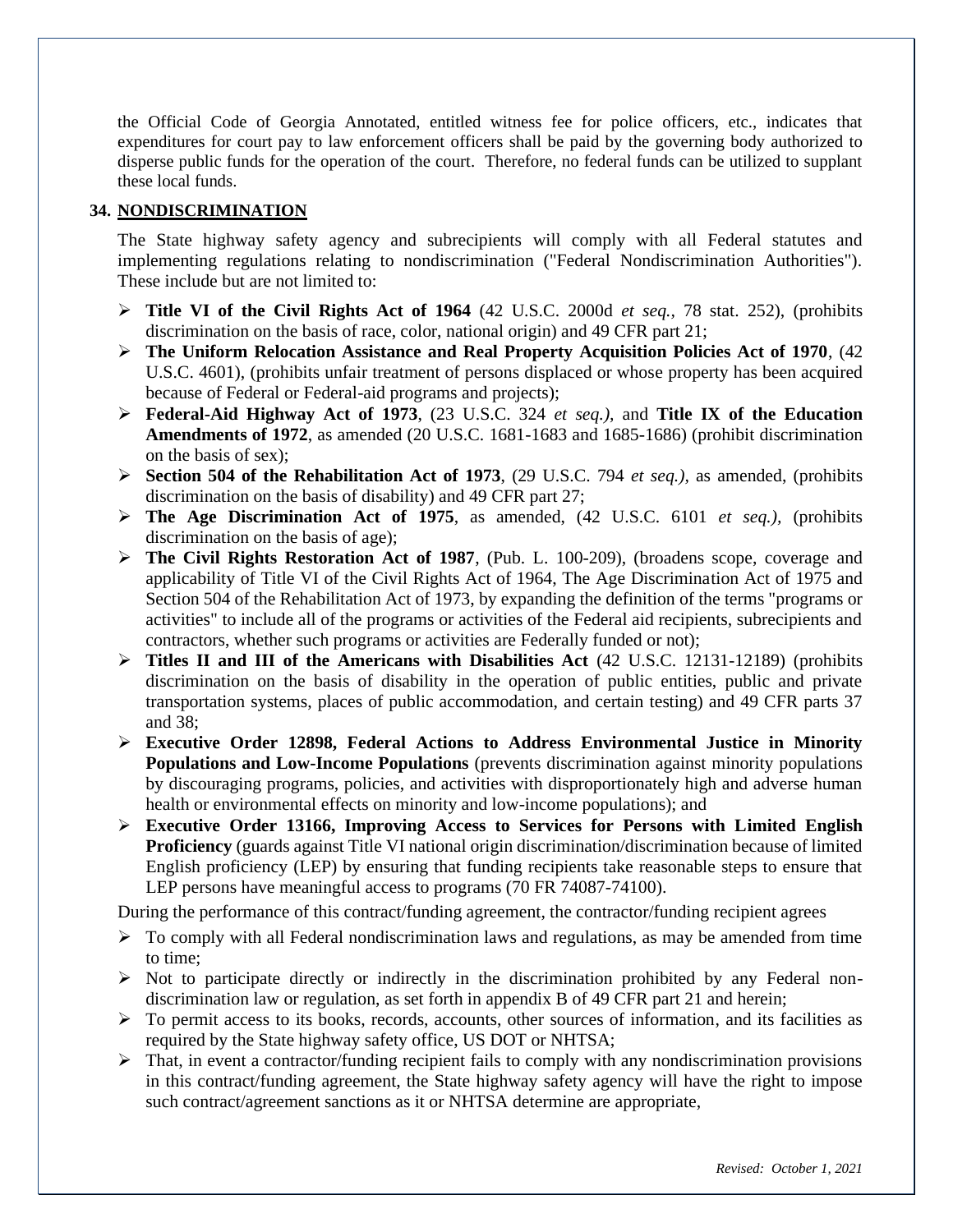- $\triangleright$  including but not limited to withholding payments to the contractor/funding recipient under the contract/agreement until the contractor/funding recipient complies; and/or cancelling, terminating, or suspending a contract or funding agreement, in whole or in part; and
- $\triangleright$  To insert this clause, including paragraphs (a) through (e), in every subcontract and subagreement and in every solicitation for a subcontract or sub-agreement, that receives Federal funds under this program.

#### **35. BUY AMERICA ACT**

The State and each subrecipient will comply with provisions of the Buy America requirement (23 U.S.C. 313) when purchasing items using Federal funds. Buy America requires a State, or subrecipient, to purchase with Federal funds only steel, iron and manufactured products produced in the United States, unless the Secretary of Transportation determines that such domestically produced items would be inconsistent with the public interest; that such materials are not reasonably available and of a satisfactory quality; or that inclusion of domestic materials will increase the cost of the overall project contract by more than 25 percent. In order to use Federal funds to purchase foreign produced items, the State must submit a waiver request that provides an adequate basis and justification for approval by the Secretary of Transportation.

#### **36. CONTRACTING WITH SMALL AND MINORITY BUSINESSES, WOMEN'S BUSINESS ENTERPRISE, AND LABOR SURPLUS AREA FIRMS**

- a) The non-federal entity must take all necessary affirmative steps to assure that minority businesses, women's business enterprise, and labor surplus area firms are used when possible.
- b) Affirmative steps must include
	- 1. Placing qualified small and minority businesses and women's business enterprise on solicitation lists;
	- 2. Assuring that small and minority businesses, and women's business enterprises are solicited whenever they are potential sources;
	- 3. Dividing total requirements, when economically feasible, into smaller tasks or quantities to permit maximum participation by small and minority businesses, and women's business enterprises;
	- 4. Establishing delivery schedules, where the requirement permits, which encourage participation by small and minority businesses, and women's business enterprises;
	- 5. Using the services and assistance, as appropriate, of such organizations as the Small Business Administration and the Minority Business Development Agency of the Department of Commerce; and
	- 6. Requiring the prime contractor, if subcontracts are to be let, to take the affirmative steps listing in paragraphs  $(b)(1)$  through  $(5)$  of this section.

#### **37. DOMESTIC PREFERENCES FOR PROCUREMENTS**

- 1. As appropriate and to the extent consistent with law, the non-Federal entity should, to the greatest extent practicable under a Federal award, provide a preference for the purchase, acquisition, or use of goods, products, or materials produced in the United States (including but not limited to iron, aluminum, steel, cement, and other manufactured products). The requirements of this section must be included in all subawards including all contracts and purchase orders for work or products under this award.
- 2. For purposes of this section:
	- ➢ "Produced in the United States" means, for iron and steel products, that all manufacturing processes, from the initial melting stage through the application of coatings, occurred in the United States.
	- $\triangleright$  "Manufactured products" means items and construction materials composed in whole or in part of non-ferrous metals such as aluminum; plastics and polymer-based products such as polyvinyl chloride pipe; aggregates such as concrete; glass, including optical fiber; and lumber.

#### **38. POLITICAL ACTIVITY (HATCH ACT)**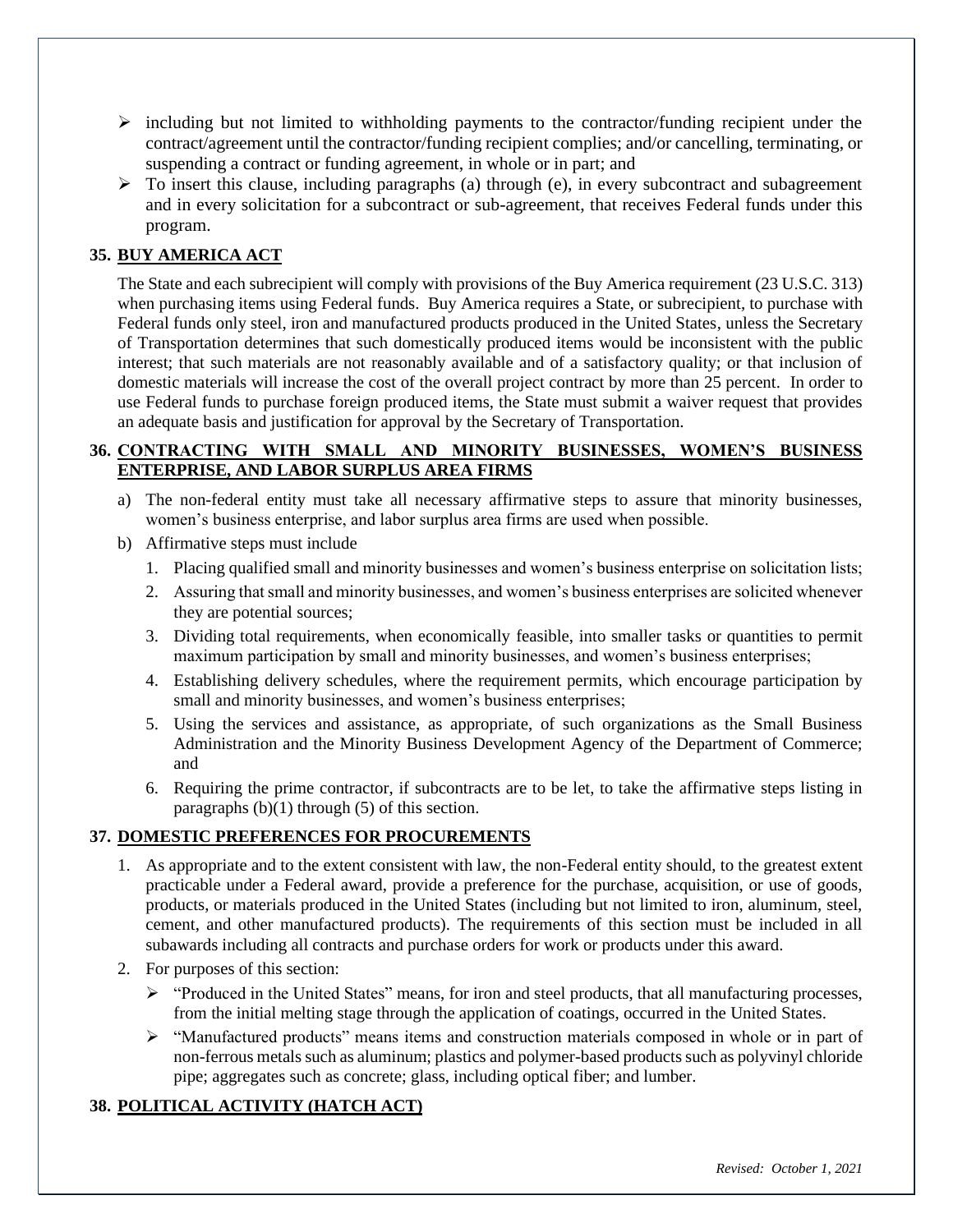The sub-recipient will comply as applicable, with provisions of the Hatch Act (5 U.S.C. 1501-1508) which limits the political activities of employees whose principal employment activities are funded in whole or in part with Federal funds.

#### **39. CONFLICTS OF INTEREST**

Personnel and other officials connected with this grant shall adhere to the requirements given below:

- 1. No official or employee of a state or unit of local government or of non-government grantees/subrecipient shall participate personally through sole approval or disapproval of a grant application or a grant's budgetary matters, when doing so would create a conflict of interest, potential conflict of interest, or appearance of impropriety.
- 2. Appearance: An appearance of a conflict exists when a reasonable person would conclude from the circumstances that an employee's ability to protect the public interest, or perform public duties, is compromised by personal interests. An appearance of conflict could exist even in the absence of a true conflict. In the use of these grant funds, officials, or employees of state or local units of government and non-governmental grantees/sub-recipient shall avoid any action which might result in, or create the appearance of:
	- $\triangleright$  Using his or her official position for private gain;
	- ➢ Giving preferential treatment to any person;
	- $\triangleright$  Losing complete independence or impartiality;
	- ➢ Making an official decision outside official channels; or
	- ➢ Affecting adversely the confidence of the public in the integrity of the government or the program.
- 3. The sub-recipient certifies that the provisions of the Official Code of Georgia Annotated, Section 45-10- 20 through 45-10-28, as amended, which prohibits and regulates certain transactions between certain state officials, employees, and the state of Georgia, have not been violated and will not be violated in any respect.

#### **40. COPY RIGHT**

Except as otherwise provided in the terms and conditions of this grant, the sub-recipient or a contractor paid through this grant is free to copyright any books, publications or other copyrightable materials developed in the course of or under this grant. However, the federal awarding agency and/or GOHS reserve a royalty-free, non-exclusive, and irrevocable license to reproduce, publish or otherwise use, and to authorize others to use, for federal government and/or GOHS purposes:

- $\triangleright$  the copyright in any work developed under this grant or through a contract under this grant; and,
- $\triangleright$  any rights of copyright to which a grantee or sub-recipient purchases ownership with grant support.

The federal government's rights and/or GOHS's rights identified above must be conveyed to the publisher and the language of the publisher's release form must ensure the preservation of these rights.

#### **41. RECORD RETENTION**

All financial, statistical, and other pertinent records shall be retained for at least three (3) years after submission of the final expenditure report. In the event any litigation, claims or audit has been initiated involving sub-recipient's records before the end of the three period, the records will be retained for three (3) years after the litigation, claim or audit is resolved. Non-expendable property records shall be retained for three (3) years after the disposition of the property.

#### **42. SAFETY BELT UTILIZATION AND COMPLIANCE WITH GEORGIA'S SAFETY BELT AND CHILD RESTRAINT LAWS**

Sub-recipients must have a written agency seat belt policy. Emphasis will be placed on encouraging each employee to use safety belts and comply with Georgia safety belt and child restraint laws.

#### **43. CONFIDENTIAL INFORMATION**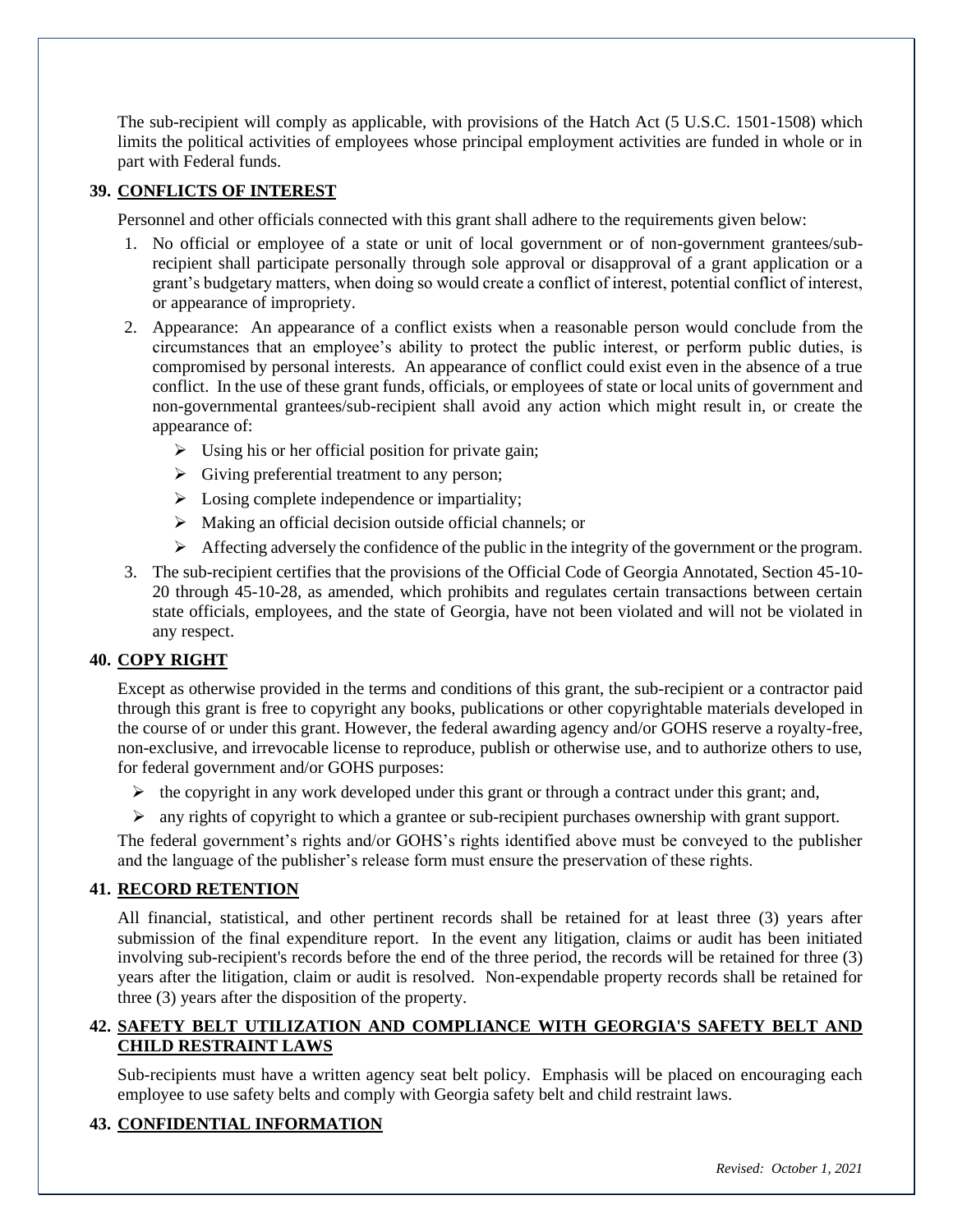Any reports information, data given to or prepared or assembled by the sub-recipient under this grant which GOHS requests to be kept confidential shall not be made available to any individual or organization by the sub-recipient without prior written approval GOHS.

#### **44. DRUG-FREE WORK PLACE CERTIFICATION**

The sub-recipient will provide a drug-free workplace by:

- a) Publishing a statement notifying employees that the unlawful manufacture, distribution, dispensing, possession or use of a controlled substance in prohibited in the sub-recipient's workplace and specifying the actions that will be taken against employees for violation of such prohibition;
- b) Establishing a drug-free awareness program to inform employees about:
	- i) The dangers of drug abuse in the workplace.
	- ii) The sub-recipient's policy of maintaining a drug-free workplace.
	- iii) Any available drug counseling, rehabilitation, and employee assistance programs.
	- iv) The penalties that may be imposed upon employees for drug violations occurring in the workplace.
- c) Making it a requirement that each employee engaged in the performance of the grant be given a copy of the statement required by paragraph (a).
- d) Notifying the employee in the statement required by paragraph (a) that, as a condition of employment under the grant, the employee will –
	- i) Abide by the terms of the statement.
	- ii) Notifying the employer of any criminal drug statute conviction for a violation occurring in the workplace no later than five days after such conviction.
- e) Notifying the agency within ten (10) days after receiving notice under subparagraph (d) (2) from an employee or otherwise receiving actual notice of such conviction.
- f) Taking one of the following actions, within thirty (30) days of receiving notice under subparagraph (d) (2), with respect to any employee who is so convicted  $$ 
	- i) Taking appropriate personnel action against such an employee, up to and including termination.
	- ii) Requiring such employee to participate satisfactorily in a drug abuse assistance or rehabilitation program approved for such purposes by Federal, State, or local health, law enforcement, or other appropriate agencies.
- g) Making a good faith effort to continue to maintain a drug-free workplace through implementation of paragraphs  $(a)$ ,  $(b)$ ,  $(c)$ ,  $(d)$ ,  $(e)$ , and  $(f)$  above.

This certification is required by the federal regulations implementing the Federal Drug-Free Workplace Act of 1988. The federal regulations, published in the January 31, 1989 Federal Register, require certification by state agency grantees that they will maintain a drug-free workplace. The certification is a material representation of fact upon which reliance will be placed when GOHS determines to award the grant. False Certification or violation of the Certification shall be grounds for suspension of payments, suspension, or termination of the grant; or government-wide suspension or debarment.

#### **45. SPECIALIZED EQUIPMENT/OCCUPANT PROTECTION DEVICE PURCHASES**

Costs for the following items are subject to compliance with any applicable standards and specifications established by NHTSA, the Research and Special Programs Administration, The American College of Surgeons or by other nationally recognized standard-setting agencies (or by state standards and specifications, as long as they are at least as stringent as applicable national standards and specifications.): 1) police traffic radar and speed measuring devices and costs for re-certification of such devices used by the police and 2) Alcohol/drug testing devices and costs for re-certification of such devices.

Child restraint devices purchased with Highway Safety grant funds must meet Federal Motor Vehicle Safety Standard 49 CFR 571.213. Bicycle helmets purchased with Highway Safety grant funds must meet 16 CFR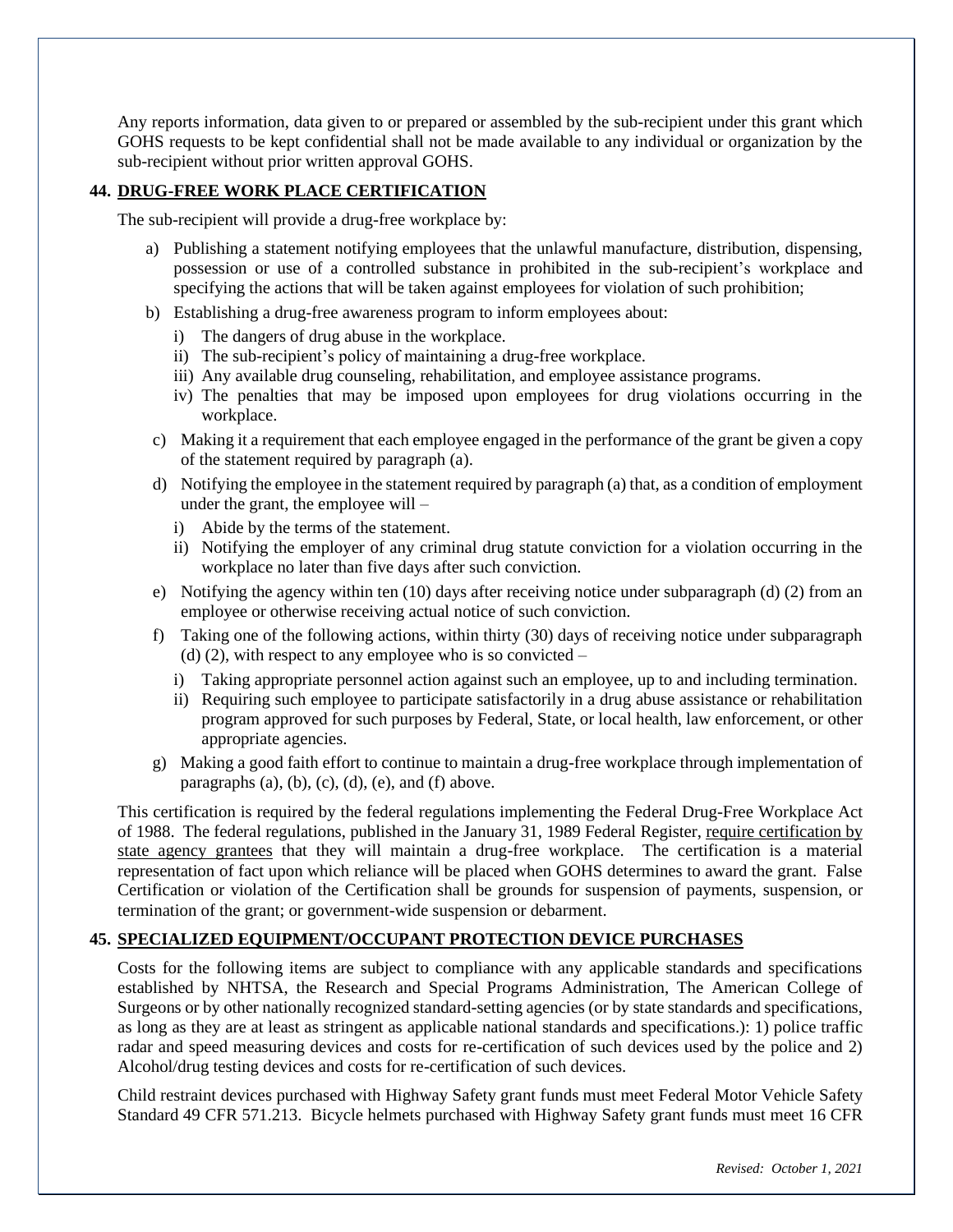Part 1203 (Consumer Product Safety Commission) standards or those of the Snell Memorial Foundation.

#### **46. FEDERAL FUNDING ACCOUNTABILITY AND TRANSPARENCY ACT**

The state will comply with FFATA guidance by reporting to FSRS.gov for each sub-grant award:

- a) Name of the entity receiving the award;
- b) Amount of the award;
- c) Information on the award including transaction type, funding agency, the North American Industry Classification System code or Catalog of Federal Domestic Assistance number (where applicable), program source;
- d) Location of the entity receiving the award and the primary location of performance under the award, including the city, State, congressional district, and country; and an award title descriptive of the purpose of each funding action;
- e) Sub-recipient's Unique entity identifier (formerly DUNS);
- f) The names and total compensation of the five most highly compensated officers of the entity if—of the entity receiving the award of the parent entity of the recipient, should the entity be owned by another entity;
	- i) The entity in the preceding fiscal year received
		- 1. Eighty percent (80%) or more of its annual gross revenues in Federal awards; and
		- 2. \$25,000,000.00 or more in annual gross revenues from Federal awards; and
	- ii) The public does not have access to information about the compensation of the senior executives of the entity through periodic reports filed under section 13(a) or 15(d) of the Securities Exchange Act of 1934 (15 U.S.C. 78m(a), 78o(d)) or section 6104 of the Internal Revenue Code of 1986;
- g) Other relevant information specified by the Office of Management and Budget guidance.

#### **47. COMPLIANCE AGREEMENT**

The sub-recipient agrees to abide by all Terms and Conditions including "Special Conditions" placed upon the grant award by GOHS. Failure to comply could result in a "Stop Payment" being placed on the grant and/or repayment by the sub-recipient of costs deemed unallowable.

Applicants should refer to the regulations cited below to determine the certification to which they are required to attest. Applicants should also review the instructions for certification included in the regulations before completing this form. Signature of this form provides for compliance with certification requirements under the applicable CFR. The certifications shall be treated as a material representation of fact upon which reliance will be placed when the Governor's Office of Highway Safety determines to award the covered transaction, grant or cooperative agreement.

#### **48. RACIAL PROFILING**

If any agency or organization is found to have engaged in "racial profiling," GOHS reserves the right to terminate the grant immediately. The term "racial profiling" means the practice of a law enforcement officer relying, to any degree, on race, ethnicity, or national origin in selecting individuals to subject to routine investigatory activities, or in deciding upon the scope and substance of law enforcement activity following the initial routine investigatory activity, except that racial profiling does not include reliance on such criteria in combination with other identifying factors when the law enforcement officer is seeking to apprehend a specific suspect whose race, ethnicity, or national origin is part of the description of the suspect (U.S. H.R. 2074).

#### **49. LOBBYING**

Certification Regarding Federal Lobbying

Certification for Contracts, Grants, Loans, and Cooperative Agreements

The undersigned certifies, to the best of his or her knowledge and belief, that: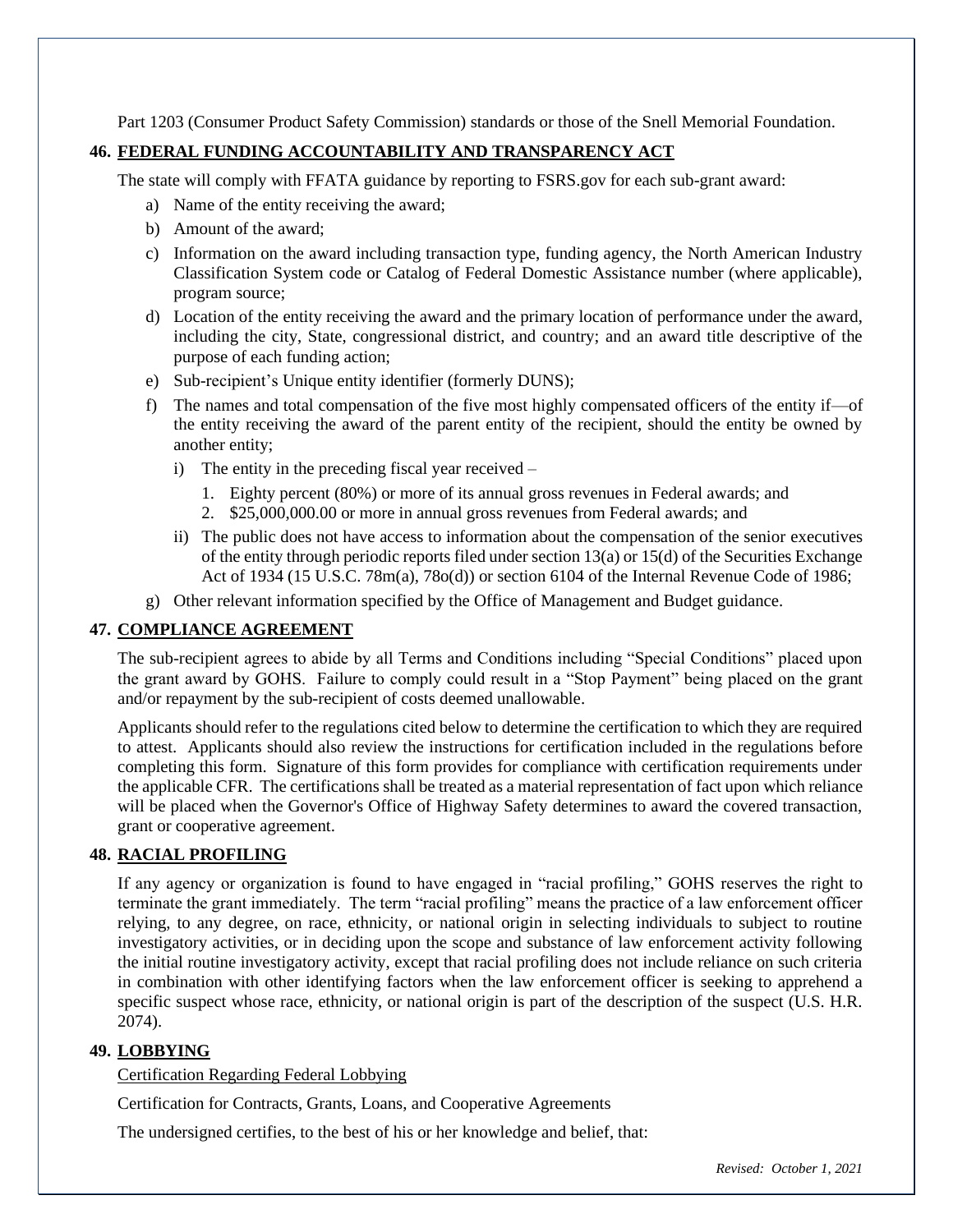- 1. No Federal appropriated funds have been paid or will be paid, by or on behalf of the undersigned, to any person for influencing or attempting to influence an officer or employee of any agency, a Member of Congress, an officer or employee of Congress, or an employee of a Member of Congress in connection with the awarding of any Federal contract, the making of any Federal grant, the making of any Federal loan, the entering into of any cooperative agreement, and the extension, continuation, renewal, amendment, or modification of any Federal contract, grant, loan, or cooperative agreement.
- 2. If any funds other than Federal appropriated funds have been paid or will be paid to any person for influencing or attempting to influence an officer or employee of any agency, a Member of Congress, an officer or employee of Congress, or an employee of a Member of Congress in connection with this Federal contract, grant, loan, or cooperative agreement, the undersigned shall complete and submit Standard Form-LLL, "Disclosure Form to Report Lobbying," in accordance with its instructions.
- 3. The undersigned shall require that the language of this certification be included in the award documents for all sub-award at all tiers (including subcontracts, subgrants, and contracts under grant, loans, and cooperative agreements) and that all subrecipients shall certify and disclose accordingly.

This certification is a material representation of fact upon which reliance was placed when this transaction was made or entered into. Submission of this certification is a prerequisite for making or entering into this transaction imposed by section 1352, title 31, U.S. Code. Any person who fails to file the required certification shall be subject to a civil penalty of not less than \$10,000 and not more than \$100,000 for each such failure.

#### **50. RESTRICTION ON STATE LOBBYING**

None of the funds under this program will be used for any activity specifically designed to urge or influence a State or local legislator to favor or oppose the adoption of any specific legislative proposal pending before any State or local legislative body. Such activities include both direct and indirect (e.g., "grassroots") lobbying activities, with one exception. This does not preclude a State official whose salary is supported with NHTSA funds from engaging in direct communications with State or local legislative officials, in accordance with customary State practice, even if such communications urge legislative officials to favor or oppose the adoption of a specific pending legislative proposal.

#### **51. CERTIFICATION REGARDING DEBARMENT AND SUSPENSION**

#### *Instructions tor Primary Tier Participant Certification (States)*

- 1. By signing and submitting this proposal, the prospective primary tier participant is providing the certification set out below and agrees to comply with the requirements of 2 CFR parts 180 and 1200.
- 2. The inability of a person to provide the certification required below will not necessarily result in denial of participation in this covered transaction. The prospective primary tier participant shall submit an explanation of why it cannot provide the certification set out below. The certification or explanation will be considered in connection with the department or agency's determination whether to enter into this transaction. However, failure of the prospective primary tier participant to furnish a certification or an explanation shall disqualify such person from participation in this transaction.
- 3. The certification in this clause is a material representation of fact upon which reliance was placed when the department or agency determined to enter into this transaction. If it is later determined that the prospective primary tier participant knowingly rendered an erroneous certification, in addition to other remedies available to the Federal Government, the department or agency may terminate this transaction for cause or default or may pursue suspension or debarment.
- 4. The prospective primary tier participant shall provide immediate written notice to the department or agency to which this proposal is submitted if at any time the prospective primary tier participant learns its certification was erroneous when submitted or has become erroneous by reason of changed circumstances.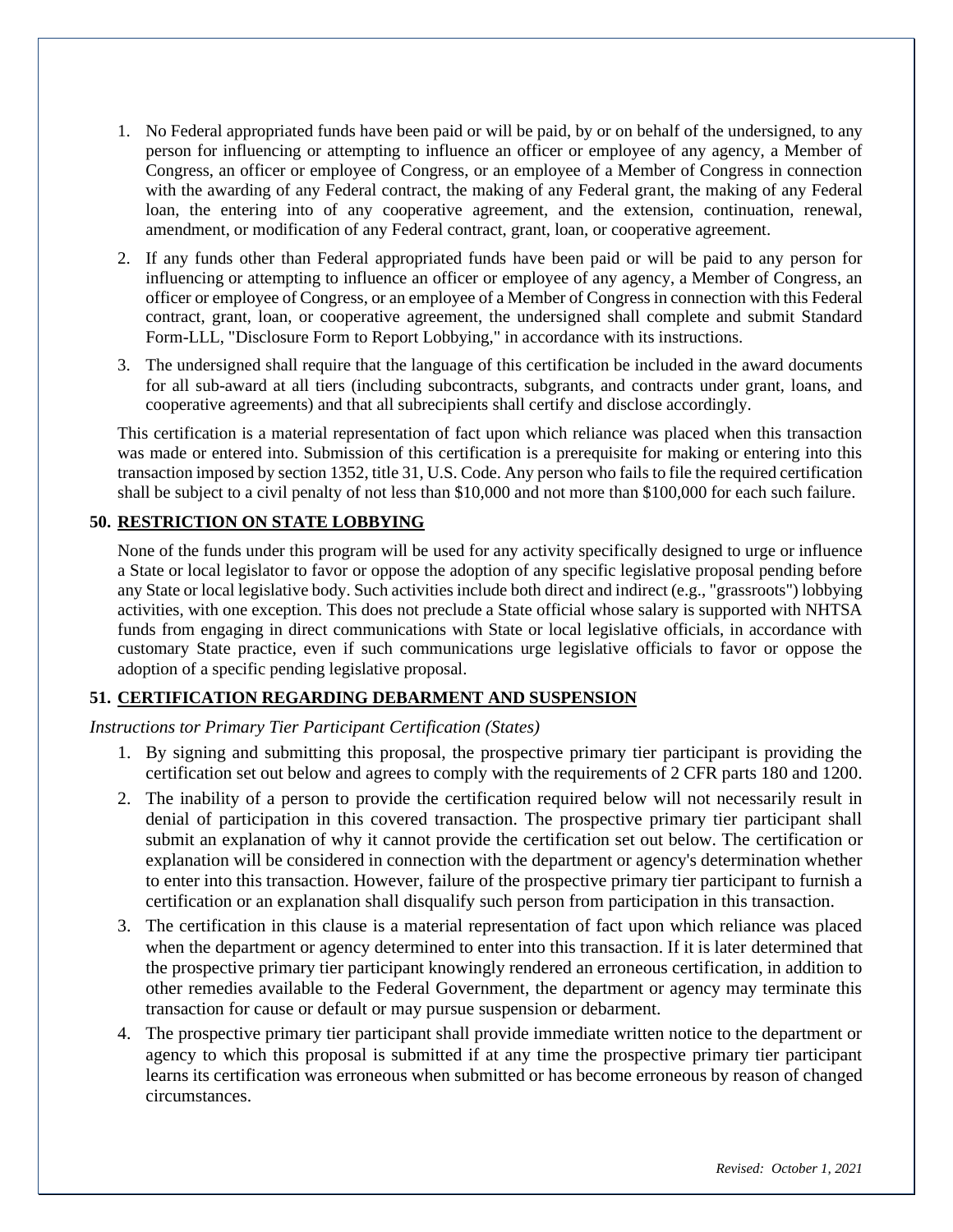- 5. The terms *covered transaction, civil judgment, debarment, suspension, ineligible, participant, person, principal, and voluntarily excluded,* as used in this clause, are defined in 2 CFR parts 180 and 1200. You may contact the department or agency to which this proposal is being submitted for assistance in obtaining a copy of those regulations.
- 6. The prospective primary tier participant agrees by submitting this proposal that, should the proposed covered transaction be entered into, it shall not knowingly enter into any lower tier covered transaction with a person who is proposed for debarment under 48 CFR part 9, subpart 9.4, debarred, suspended, declared ineligible, or voluntarily excluded from participation in this covered transaction, unless authorized by the department or agency entering into this transaction.
- 7. The prospective primary tier participant further agrees by submitting this proposal that it will include the clause titled "Instructions for Lower Tier Participant Certification" including the "Certification Regarding Debarment, Suspension, Ineligibility and Voluntary Exclusion-Lower Tier Covered Transaction," provided by the department or agency entering into this covered transaction, without modification, in all lower tier covered transactions and in all solicitations for lower tier covered transactions and will require lower tier participants to comply with 2 CFR parts 180 and 1200.
- *8.* A participant in a covered transaction may rely upon a certification of a prospective participant in a lower tier covered transaction that it is not proposed for debarment under 48 CFR part 9, subpart 9.4, debarred, suspended, ineligible, or voluntarily excluded from the covered transaction, unless it knows that the certification is erroneous. A participant is responsible for ensuring that its principals are not suspended, debarred, or otherwise ineligible to participate in covered transactions. To verify the eligibility of its principals, as well as the eligibility of any prospective lower tier participants, each participant may, but is not required to, check the System for Award Management Exclusions website *(https:/ lwww.sam.gov/).*
- 9. Nothing contained in the foregoing shall be construed to require establishment of a system of records in order to render in good faith the certification required by this clause. The knowledge and information of a participant is not required to exceed that which is normally possessed by a prudent person in the ordinary course of business dealings.
- 10. Except for transactions authorized under paragraph 6 of these instructions, if a participant in a covered transaction knowingly enters into a lower tier covered transaction with a person who is proposed for debarment under 48 CFR part 9, subpart 9.4, suspended, debarred, ineligible, or voluntarily excluded from participation in this transaction, in addition to other remedies available to the Federal government, the department or agency may terminate the transaction for cause or default.

#### *Certification Regarding Debarment. Suspension. and Other Responsibility Matters Primary Tier Covered Transactions*

- 1. The prospective primary tier participant certifies to the best of its knowledge and belief, that it and its principals:
	- (a) Are not presently debarred, suspended, proposed for debarment, declared ineligible, or voluntarily excluded from participating in covered transactions by any Federal department or agency;
	- (b) Have not within a three-year period preceding this proposal been convicted of or had a civil judgment rendered against them for commission of fraud or a criminal offense in connection with obtaining, attempting to obtain, or performing a public (Federal, State or local) transaction or contract under a public transaction; violation of Federal or State antitrust statutes or commission of embezzlement, theft, forgery, bribery, falsification or destruction of records, making false statements, or receiving stolen property;
	- (c) Are not presently indicted for or otherwise criminally or civilly charged by a governmental entity (Federal, State or Local) with commission of any of the offenses enumerated in paragraph (1)(b) of this certification; and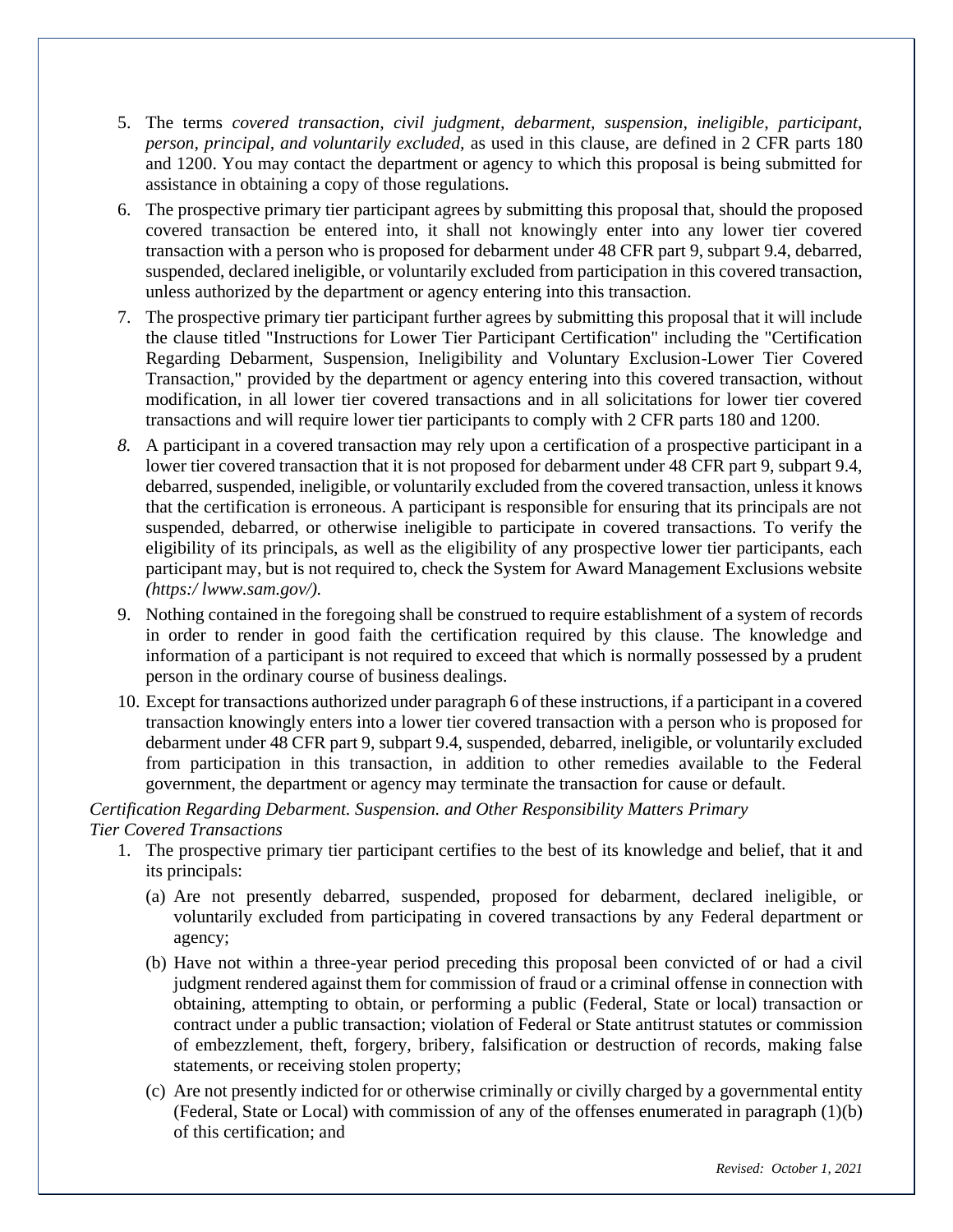- (d) Have not within a three-year period preceding this application/proposal had one or more public transactions (Federal, State, or local) terminated for cause or default.
- 2. Where the prospective primary tier participant is unable to certify to any of the Statements in this certification, such prospective participant shall attach an explanation to this proposal.

#### *Instructions for Lower Tier Participant Certification*

- 1. By signing and submitting this proposal, the prospective lower tier participant is providing the certification set out below and agrees to comply with the requirements of 2 CFR parts 180 and 1200.
- 2. The certification in this clause is a material representation of fact upon which reliance was placed when this transaction was entered into. If it is later determined that the prospective lower tier participant knowingly rendered an erroneous certification, in addition to other remedies available to the Federal government, the department or agency with which this transaction originated may pursue available remedies, including suspension or debarment.
- 3. The prospective lower tier participant shall provide immediate written notice to the person to which this proposal is submitted if at any time the prospective lower tier participant learns that its certification was erroneous when submitted or has become erroneous by reason of changed circumstances.
- 4. The terms *covered transaction, civil judgment, debarment, suspension, ineligible, participant, person, principal, and voluntarily excluded,* as used in this clause, are defined in 2 CFR parts 180 and 1200. You may contact the person to whom this proposal is submitted for assistance in obtaining a copy of those regulations.
- 5. The prospective lower tier participant agrees by submitting this proposal that, should the proposed covered transaction be entered into, it shall not knowingly enter into any lower tier covered transaction with a person who is proposed for debarment under 48 CFR part 9, subpart 9.4, debarred, suspended, declared ineligible, or voluntarily excluded from participation in this covered transaction, unless authorized by the department or agency with which this transaction originated.
- 6. The prospective lower tier participant further agrees by submitting this proposal that it will include the clause titled "Instructions for Lower Tier Participant Certification" including the "Certification Regarding Debarment, Suspension, Ineligibility and Voluntary Exclusion- Lower Tier Covered Transaction," without modification, in all lower tier covered transactions and in all solicitations for lower tier covered transactions and will require lower tier participants to comply with 2 CFR parts 180 and 1200.
- *7.* A participant in a covered transaction may rely upon a certification of a prospective participant in a lower tier covered transaction that it is not proposed for debarment under 48 CFR part 9, subpart 9.4, debarred, suspended, ineligible, or voluntarily excluded from the covered transaction, unless it knows that the certification is erroneous. A participant is responsible for ensuring that its principals are not suspended, debarred, or otherwise ineligible to participate in covered transactions. To verify the eligibility of its principals, as well as the eligibility of any prospective lower tier participants, each participant may, but is not required to, check the System for Award Management Exclusions website *(https:/ /www.sam.gov).*
- 8. Nothing contained in the foregoing shall be construed to require establishment of a system of records in order to render in good faith the certification required by this clause. The knowledge and information of a participant is not required to exceed that which is normally possessed by a prudent person in the ordinary course of business dealings.
- 9. Except for transactions authorized under paragraph 5 of these instructions, if a participant in a covered transaction knowingly enters into a lower tier covered transaction with a person who is proposed for debarment under 48 CFR part 9, subpart 9.4, suspended, debarred, ineligible, or voluntarily excluded from participation in this transaction, in addition to other remedies available to the Federal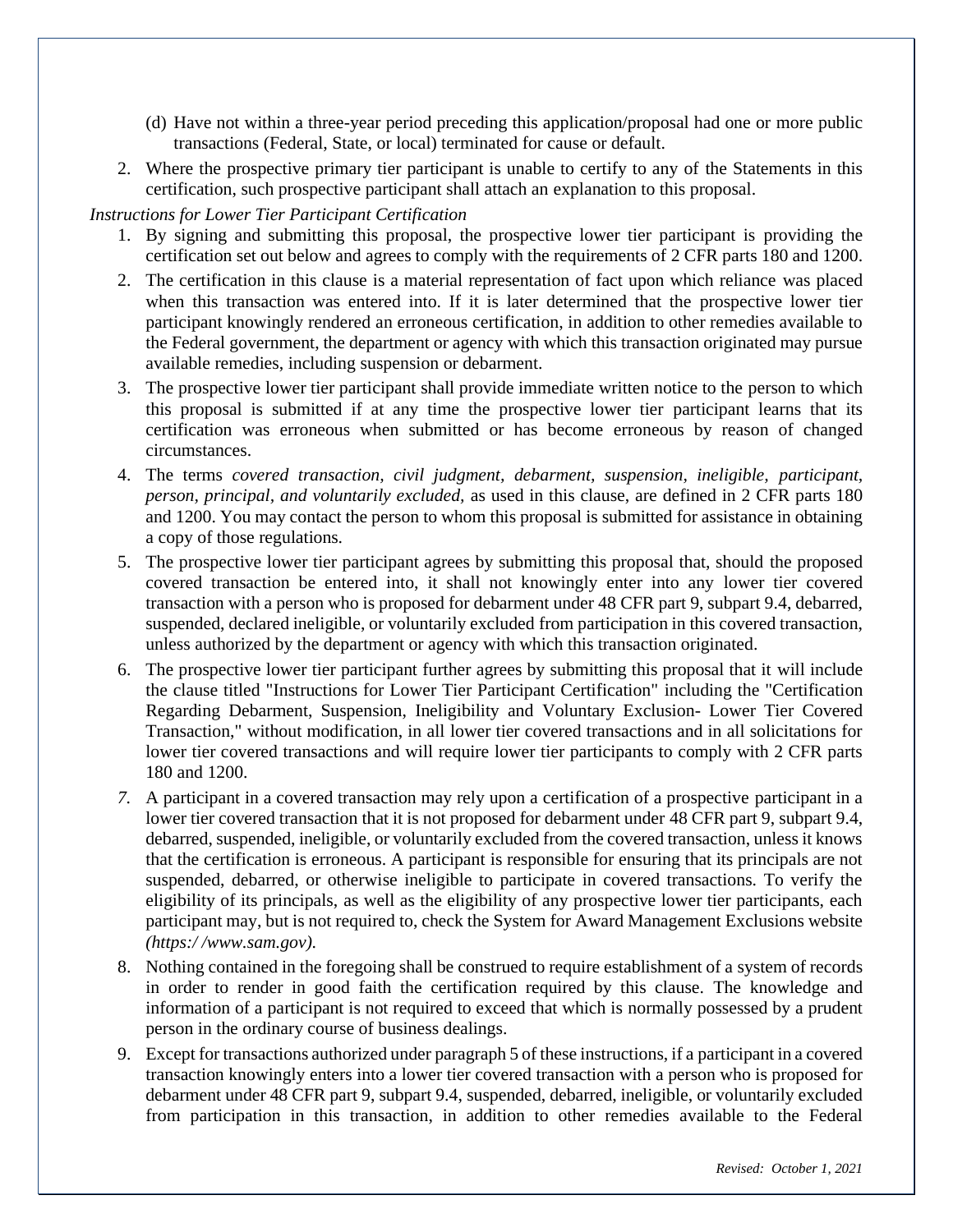government, the department or agency with which this transaction originated may pursue available remedies, including suspension or debarment.

#### *Certification Regarding Debarment. Suspension. Ineligibility and Voluntary Exclusion* -*Lower Tier Covered Transactions:*

- 1. The prospective lower tier participant certifies, by submission of this proposal, that neither it nor its principals is presently debarred, suspended, proposed for debarment, declared ineligible, or voluntarily excluded from participating in covered transactions by any Federal department or agency.
- 2. Where the prospective lower tier participant is unable to certify to any of the statements in this certification, such prospective participant shall attach an explanation to this proposal.

#### **52. POLICY TO BAN TEXT MESSAGING WHILE DRIVING**

In accordance with Executive Order 13513, Federal Leadership on Reducing Text Messaging While Driving, and DOT Order 3902.10, Text Messaging while Driving, sub-recipients are encouraged to:

- A. Adopt and enforce workplace safety policies to decrease crashes caused by distracted driving including policies to ban text messaging while driving:
	- ➢ Company-owned or Government-owned, leased or rented vehicles; or
	- ➢ Privately-owned when on official Government business or when performing any work on or behalf of the Government.
- B. Conduct workplace safety initiatives in a manner commensurate with the size of the business, such as:
	- $\triangleright$  Establishment of new rules and programs or re-evaluation of existing programs to prohibit text messaging while driving; and
	- $\triangleright$  Education, awareness, and other outreach to employees about the safety risks associated with texting while driving.

#### **53. PROHIBITION ON USING GRANT FUNDS TO CHECK FOR HELMET USAGE**

The State and each sub-recipient will not use 23 USC Chapter 4 grant funds for programs to check helmet usage or to create checkpoints that specifically target motorcyclists.

#### **54. LAW ENFORCEMENT VEHICULAR PURSUITS**

Law enforcement agencies are encouraged to follow the guidelines established for vehicular pursuits issued by the International Association of Chiefs of Police (IACP) that are currently in effect. (23C 402(j))

#### **55. ACTIVITY HOURS- LAW ENFORCEMENT/PROSECUTOR**

Federal grant funds may not be used for activities considered "general costs of government" (2 CFR § 200.444) according to long-standing Federal law, codified in the government-wide rule for Federal grants (the Supercircular), unless specifically allowed under the Federal statute or regulation. The rationale is that Federal funds should not support costs incurred by a State or locality in the ordinary course of conducting its own affairs. General costs of government include salaries and other expenses associated with government operation. The Supercircular specifically identifies "police" (i.e., law enforcement) and "prosecutors," who carry out government services normally provided to the general public. (2 CFR § 200.444 (a) (4-5))

- ➢ Training for a non-grant-related purpose, such as to satisfy employer or professional requirements, and compensations costs for the time spent in that training are **NOT** allowable costs. (EX: General POST training to maintain certification is not an allowable expense)
- $\triangleright$  Cell phones, cell phone service, body cameras, etc. are not allowable since they are generally assigned to a single person and considered "General Costs of Government."

#### **56. PROHIBITION ON CERTAIN TELECOMMUNICATIONS AND VIDEO SURVEILLANCES SERVICES OR EQUIPMENT**

States and subrecipients are prohibited from obligating or expending loan or grant funds to: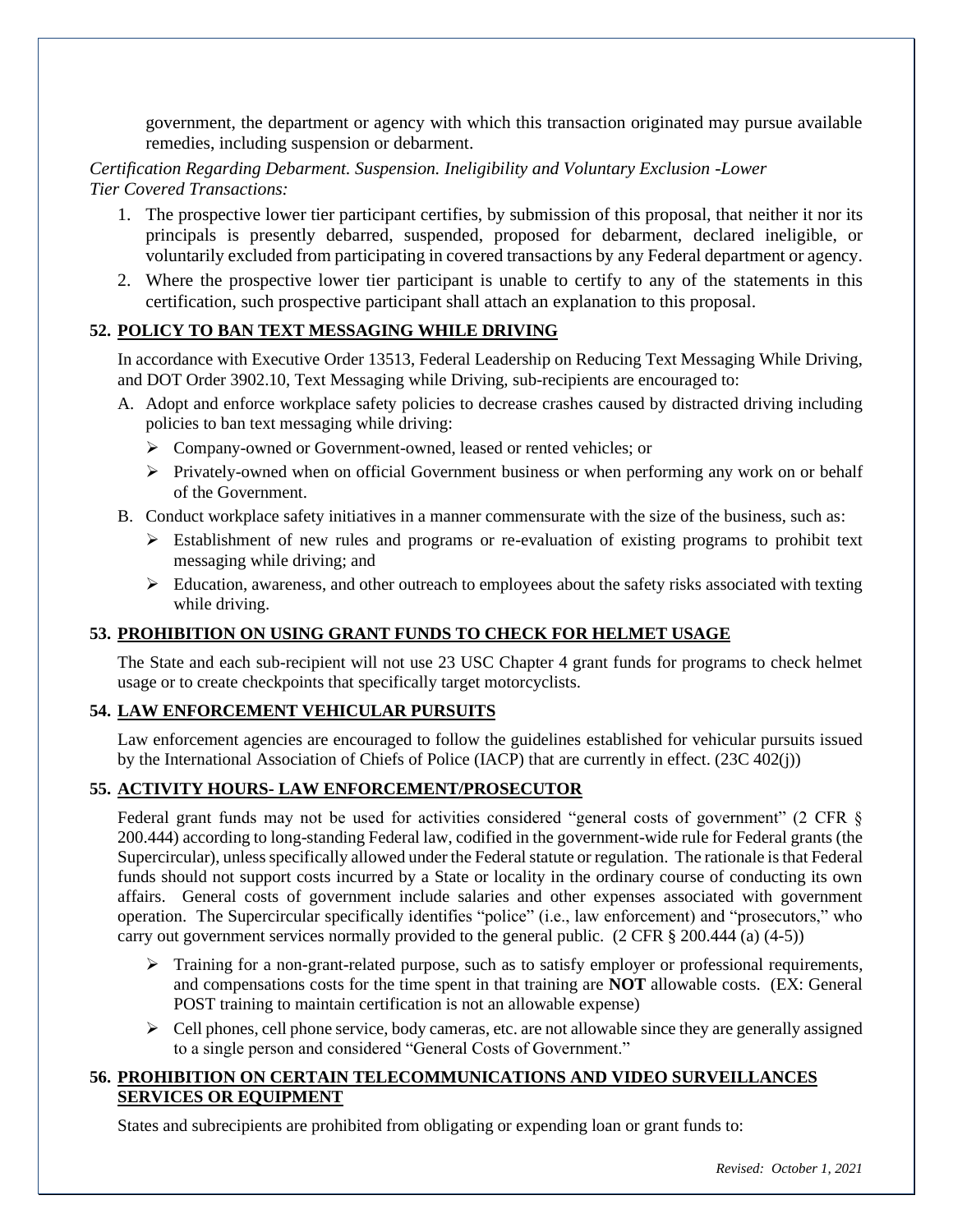- 1) Procure or obtain;
- 2) Extend or renew a contract to procure or obtain; or
- 3) Enter into a contract (or extend or renew a contract) to procure or obtain equipment, services, or systems that uses covered telecommunications equipment or services as a substantial or essential component of any system, or as critical technology as part of any system. As described in Public Law 115-232, section 889, covered telecommunications equipment is telecommunications equipment produced by Huawei Technologies Company or ZTE Corporation (or any subsidiary or affiliate of such entities).
	- a) For the purpose of public safety, security of government facilities, physical security surveillance of critical infrastructure, and other national security purposes, video surveillance and telecommunications equipment produced by Hytera Communications Corporation, Hangzhou Hikvision Digital Technology Company, or Dahua Technology Company (or any subsidiary or affiliate of such entities).
	- b) Telecommunications or video surveillance services provided by such entities or using such equipment.
	- c) Telecommunications or video surveillance equipment or services produced or provided by an entity that the Secretary of Defense, in consultation with the Director of the National Intelligence or the Director of the Federal Bureau of Investigation, reasonably believes to be an entity owned or controlled by, or otherwise connected to, the government of a covered foreign country.

#### **57. SEXUAL HARASSMENT PREVENTION**

The State of Georgia promotes respect and dignity and does not tolerate sexual harassment in the workplace. The State is committed to providing a workplace and environment free from sexual harassment for its employees and for all persons who interact with state government. All State of Georgia employees are expected and required to interact with all persons including other employees, contractors, and customers in a professional manner that contributes to a respectful work environment free from sexual harassment. Furthermore, the State of Georgia maintains an expectation that its contractors and their employees and subcontractors will interact with entities of the State of Georgia, their customers, and other contractors of the State in a professional manner that contributes to a respectful work environment free from sexual harassment.

Pursuant to the State of Georgia's Statewide Sexual Harassment Prevention Policy (the "Policy"), all contractors who are regularly on State premises or who regularly interact with State personnel must complete sexual harassment prevention training on an annual basis.

A contractor, including its employees and subcontractors, who have violated the Policy, including but not limited to engaging in sexual harassment and/or retaliation may be subject to appropriate corrective action. Such action may include, but is not limited to, notification to the employer, removal from State premises, restricted access to State premises and/or personnel, termination of contract, and/or other corrective action(s) deemed necessary by the State.

- **1.** If Contractor is an individual who is regularly on State premises or who will regularly interact with State personnel, Contractor certifies that:
	- (a) Contractor has received, reviewed, and agreed to comply with the State of Georgia's Statewide Sexual Harassment Prevention Policy located at http://doas.ga.gov/human-resources-administration/boardrules-policy-and-compliance/jointly-issued-statewide-policies/sexual-harassment-prevention-policy;
	- (b) Contractor has completed sexual harassment prevention training in the last year; or will complete the Georgia Department of Administrative Services' sexual harassment prevention training located at http://doas.ga.gov/human-resources-administration/sexual-harassment-prevention/hrprofessionals/employee-training (scroll down to section for entities without a LMS section) or this direct link https://www.youtube.com/embed/NjVt0DDnc2s?rel=0 prior to accessing State premises and prior to interacting with State employees; and on an annual basis thereafter; and,